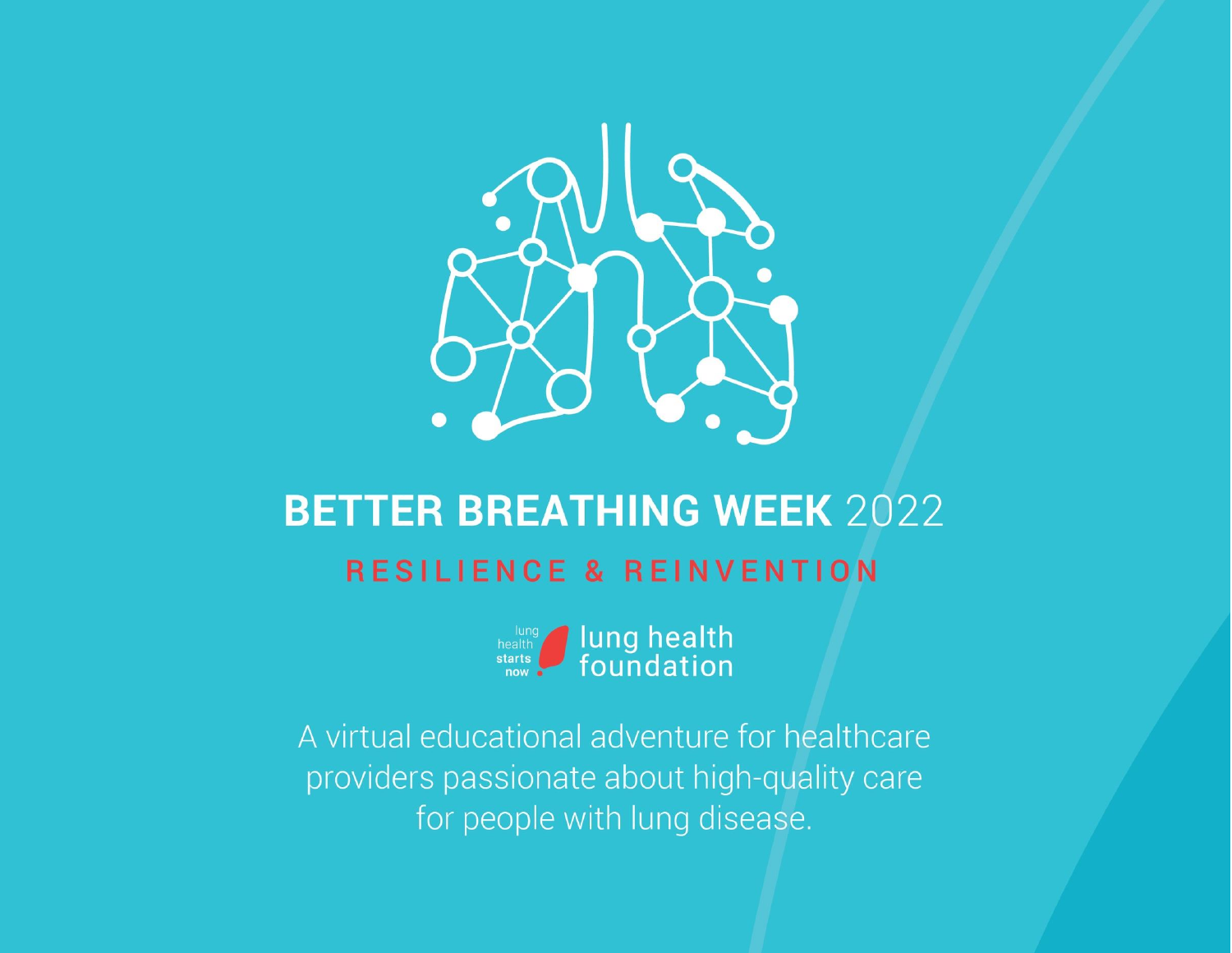#### **Better Breathing Week is a free educational adventure where you can make new connections, learn and help create a world where everyone can breathe better.**

**Join us January 24 – 28, 2022.** The conference location is the same as last year: the Internet. We heard loud and clear a virtual event is preferred. We get it and are happy to deliver.

Programming brings together provider learning on issues that really matter and powerful policy discussions. We'll cover lung cancer, COPD, asthma, infectious respiratory disease – specifically COVID-19, the flu and pneumococcal pneumonia– and youth vaping and smoking cessation.

Get ready for networking, learning and powerful discussions during the Lung Health Foundation's Better Breathing Week – one of the largest and longest-running respiratory events in Canada.

You'll meet like-minded professionals passionate about high-quality care, such as:

- adult and pediatric respirologists
- residents
- fellows and trainees
- family physicians
- primary care physicians
- researchers
- oncologists
- respiratory therapists
- pulmonary technologists
- physical therapists
- nurses
- nurse practitioners
- dietitians
- physiotherapists
- pharmacists
- patients
- caregivers
- educators
- and more…

You're not going to want to miss this. Because it's free and virtual, we hope you don't have to. **Registration opens January 6, 2022. "See" you soon!**





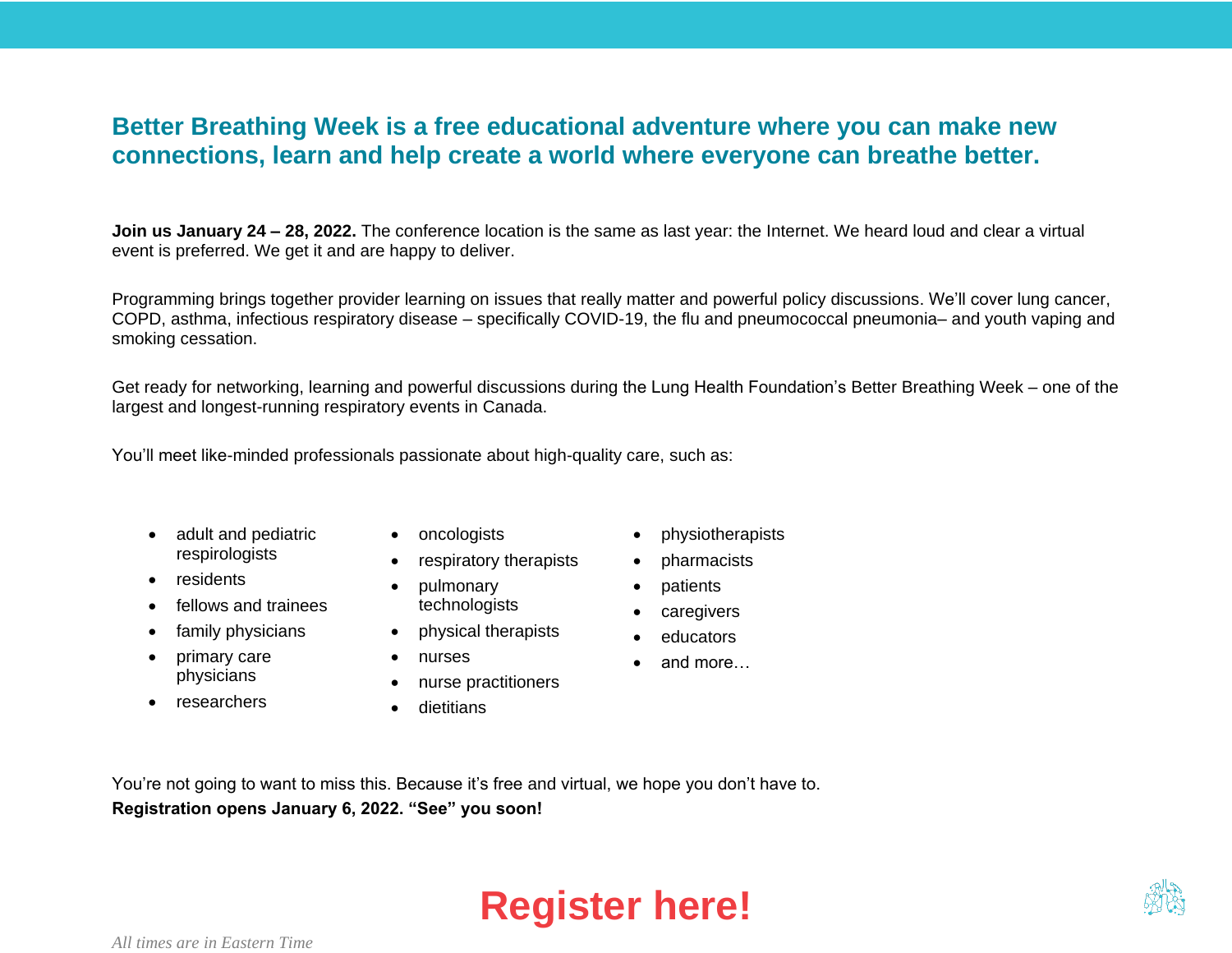#### **Legend**

General Admission and Healthcare Professionals

General Admission only. If there is a limit to how many guests may attend, it will be noted

Healthcare Professionals only. If there is a limit to how many guests may attend, it will be noted.

#### **Pre-Conference Day 1** | Monday January 24, 2022

The following sessions are not accredited by the Royal College of Physicians and Surgeons of Canada.

| $8:00$ AM $-$ 9:00 AM  | Advances in Pulmonary Arterial Hypertension: Patient Management for Optimized Outcomes -<br><b>Presented by Janssen</b> |  |
|------------------------|-------------------------------------------------------------------------------------------------------------------------|--|
| $9.00$ AM $-$ 10:45 AM | <b>ORCS Research in Action: A Celebration of Achievements</b>                                                           |  |
| 12:00 PM - 1:30 PM     | Provider Insights on Policy Session #1 - Airways disease asthma/COPD (limited to 30 quests)                             |  |



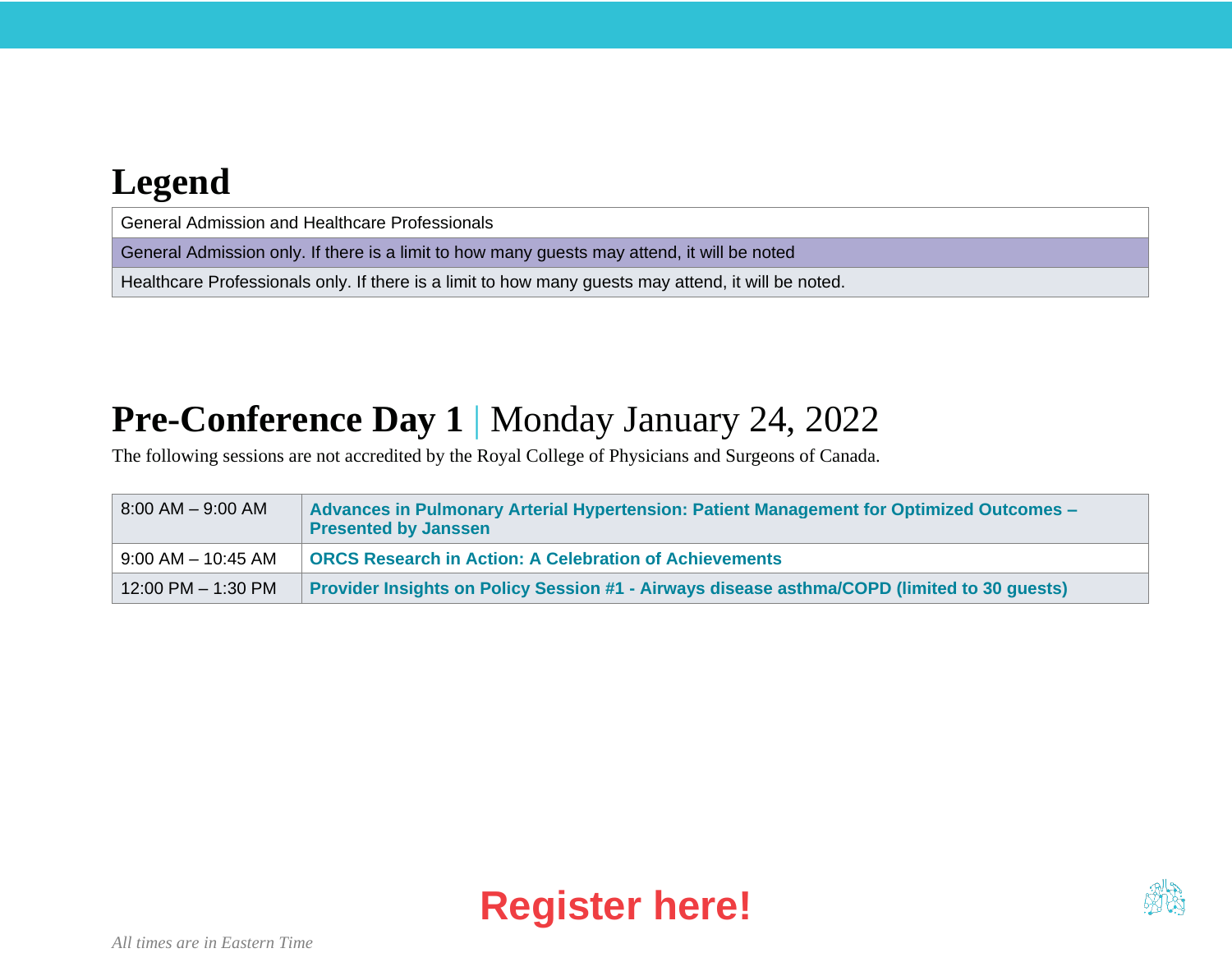### **Pre-Conference Day 2** | Tuesday January 25, 2022

The following sessions are not accredited by the Royal College of Physicians and Surgeons of Canada.

| 11:00 PM - 12:00 PM    | Yay or Nay: The place for earlier escalation in COPD management – Presented by GSK Canada                                                                         |  |
|------------------------|-------------------------------------------------------------------------------------------------------------------------------------------------------------------|--|
| $12:00$ PM $- 1:30$ PM | Provider Insights on Policy Session #2 - Lung Cancer (limited to 30 guests)                                                                                       |  |
| 1:00 PM $-$ 3:00 PM    | <b>Tuberculosis Gathering: Case-based and 20-minute rapid fire sessions</b>                                                                                       |  |
|                        | Part 1: The impact of the COVID-19 pandemic on tuberculosis programs in Canada                                                                                    |  |
|                        | Lena Faust, PhD candidate, Department of Epidemiology, Biostatistics and Occupational Health, McGill University & McGill International TB Centre,<br>Montréal, QC |  |
|                        | <b>Part 2: Subclinical TB</b>                                                                                                                                     |  |
|                        | Natasha Sabur, MD, MPH, FRCPC, St. Michael's Hospital and West Park Healthcare Centre, Toronto, ON                                                                |  |
|                        | Part 3: A Cookie cutter medicine in TB: A recipe for disaster?                                                                                                    |  |
|                        | Howard Song, MD, PhD, FRCPC, Staff, Infectious Diseases, West Park Healthcare Centre, York, ON                                                                    |  |
| $3:00$ PM $-$ 4:30 PM  | Provider Insights on Policy #3 – Infectious Respiratory Diseases (limited to 30 quests)                                                                           |  |
| $3:00$ PM $-6:00$ PM   | <b>LEAP Lung Training Workshop with Pallium Canada (limited to 30 guests)</b>                                                                                     |  |



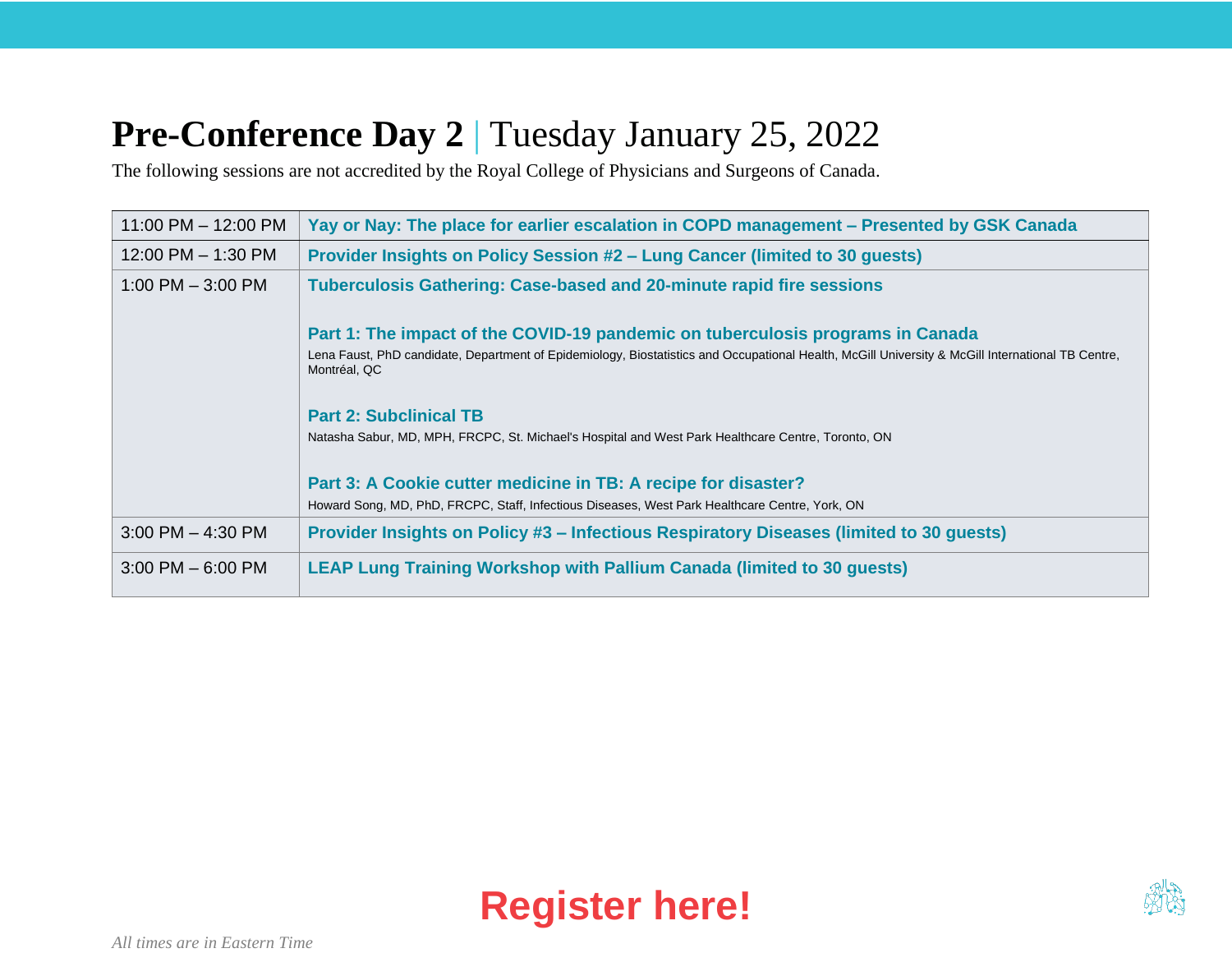### **Healthcare Provider Conference**

### January 26-28, 2022

**This conference provides the opportunity for participants to enhance their awareness, knowledge and connection to the critical information, tools, research and people that support high quality care for patients with lung disease**

- Collaborate meaningfully across clinical and scientific disciplines
- Apply critical thinking skills to emerging evidence, changes to practice 'norms' and management of the complex needs of patients with lung disease
- Contribute to the collective understanding of the barriers driving gaps in care and the opportunities for improvement
- Enhance your knowledge in the management of Asthma, COPD, Lung Cancer, Infectious Respiratory Diseases and Smoking/Vaping Cessation

#### **CanMEDs Competencies Addressed:**

Collaborator, Communicator, Medical Expert, Health Advocate, Leader, Professional, Scholar

This event is an Accredited Group Learning Activity (Section 1) as defined by the Maintenance of Certification Program of The Royal College of Physicians and Surgeons of Canada, and approved by Queen's University Office of CPD. You may claim a maximum of 18 hours (credits are automatically calculated).



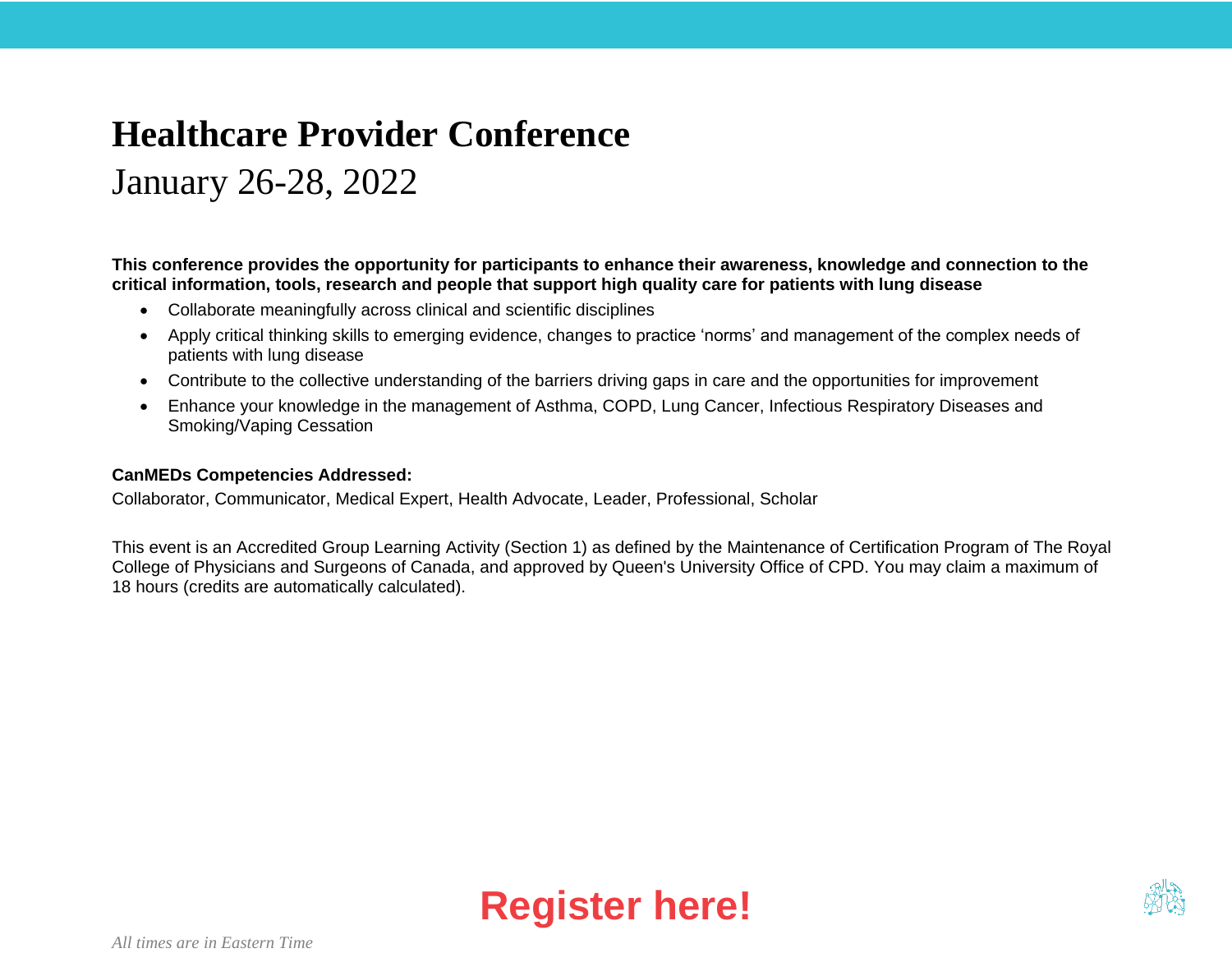#### **Conference Day 3** | Wednesday January 26, 2022

| $8:00$ AM $-$ 9:00 AM  | Respiratory diseases driven by Type 2 inflammation; the pathophysiology, identification and<br>treatment approaches - Presented by Sanofi Genzyme (non-accredited session)                                                                                                                                                                                                                                                                                                                                                                                                                                 |
|------------------------|------------------------------------------------------------------------------------------------------------------------------------------------------------------------------------------------------------------------------------------------------------------------------------------------------------------------------------------------------------------------------------------------------------------------------------------------------------------------------------------------------------------------------------------------------------------------------------------------------------|
| $9:00$ AM $-$ 10:00 AM | <b>Opening Remarks</b><br>The State of Indigenous Health in Canada: Causes and Consequences<br>Jane Philpott, MD, CCFP, MPH, PC, Dean, Faculty of Health Sciences, Queen's University, Kingston, ON<br>At the end of this session, participants will be able to:<br>• Explore opportunities for promoting justice for Indigenous communities<br>• Recognize the intersection of colonialism and Indigenous health in Canada<br>• Identify government policies and actions as factors in Indigenous health<br><b>CanMEDs Competencies Addressed:</b><br>Collaborator, Communicator, Health Advocate, Leader |



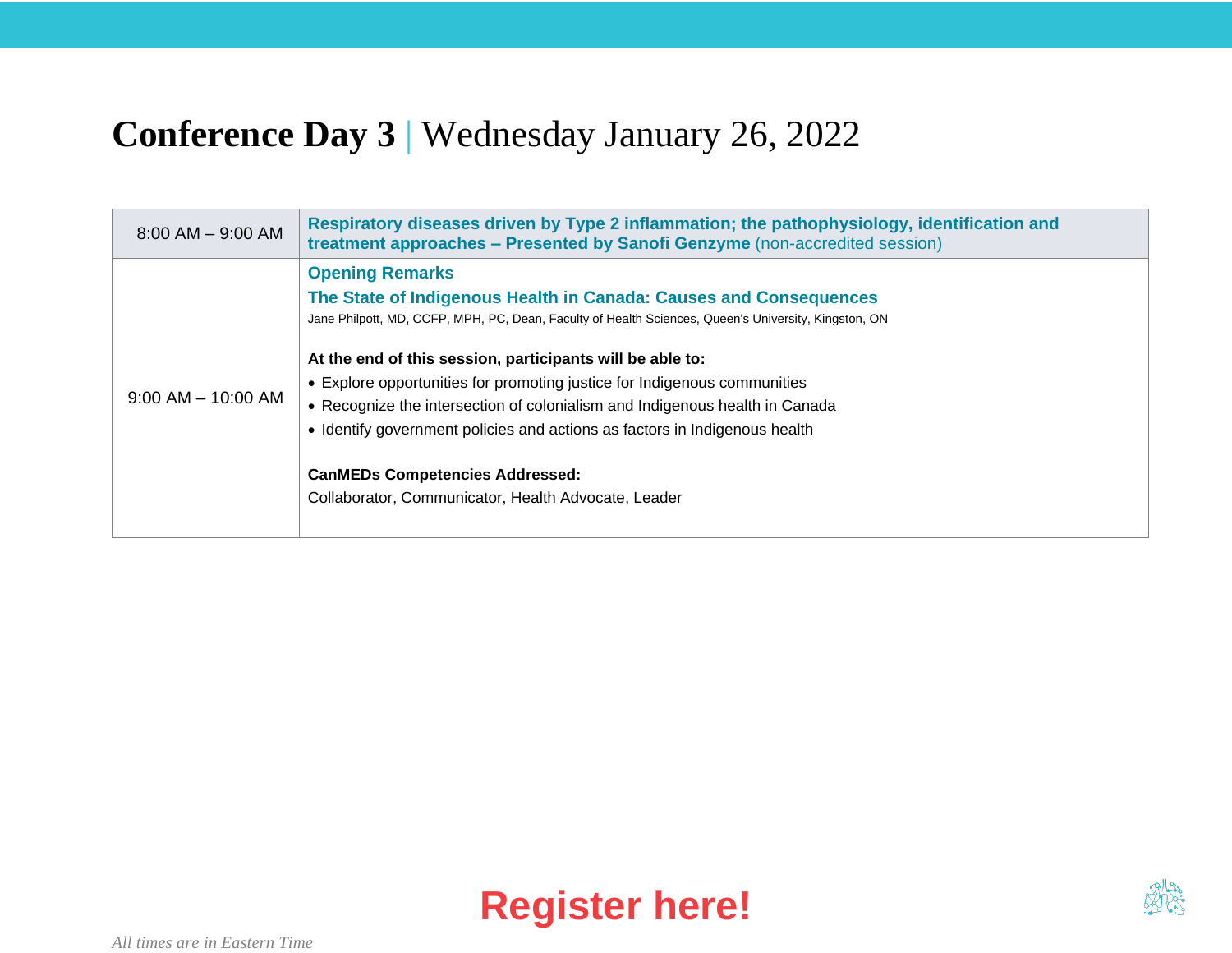|                         | <b>Concurrent A: Research in Action: Care of COPD</b><br><b>Patients Post Discharge: Comprehensive Care</b><br><b>Challenges and Opportunities</b><br>Joshua Wald, MD, FRCPC, Assistant Professor, Medicine, Respirology,<br>Faculty of Health Sciences, McMaster University, Hamilton, ON                                                                                                                                                                                                                                                                                         | <b>Concurrent B: Addressing the psychological</b><br>impact of COPD: Are we missing a Trick?<br>Karen Marshall, Nurse Consultant BSc, MSc, Post Graduate Diploma<br>in CBT, PhD, England                                                                                                                                                                                                                                                                                                                  |
|-------------------------|------------------------------------------------------------------------------------------------------------------------------------------------------------------------------------------------------------------------------------------------------------------------------------------------------------------------------------------------------------------------------------------------------------------------------------------------------------------------------------------------------------------------------------------------------------------------------------|-----------------------------------------------------------------------------------------------------------------------------------------------------------------------------------------------------------------------------------------------------------------------------------------------------------------------------------------------------------------------------------------------------------------------------------------------------------------------------------------------------------|
| 10:00 AM - 10:45 AM     | At the end of this session, participants will be able to:<br>• Recognize the reasons for hospital readmission and poor<br>outcomes after COPD patients' discharge<br>Evaluate the evidence on interventions to reduce hospital<br>readmission<br>• Analyze lessons learned, successes and challenges of the<br>Integrated Comprehensive Care program at St. Joseph's<br>Hospital<br>Integrate relevant aspects and future opportunities into<br>practice<br><b>CanMEDs Competencies Addressed:</b><br>Collaborator, Communicator, Medical Expert, Health<br>Advocate, Professional | At the end of this session, participants will be able<br>to:<br>• Recognize the importance of anxiety as a significant<br>comorbidity in COPD<br>• Explore the reasons for under treatment of<br>psychological comorbidities in COPD<br>• Recognize the role of anxiety and depression on<br>breathlessness<br>• Discuss potential treatment choices with a focus on<br>the non-pharmacological options<br><b>CanMEDs Competencies Addressed:</b><br>Collaborator, Communicator, Health Advocate, Scholar |
| $10:45$ AM $-$ 11:00 AM | <b>Break</b>                                                                                                                                                                                                                                                                                                                                                                                                                                                                                                                                                                       |                                                                                                                                                                                                                                                                                                                                                                                                                                                                                                           |



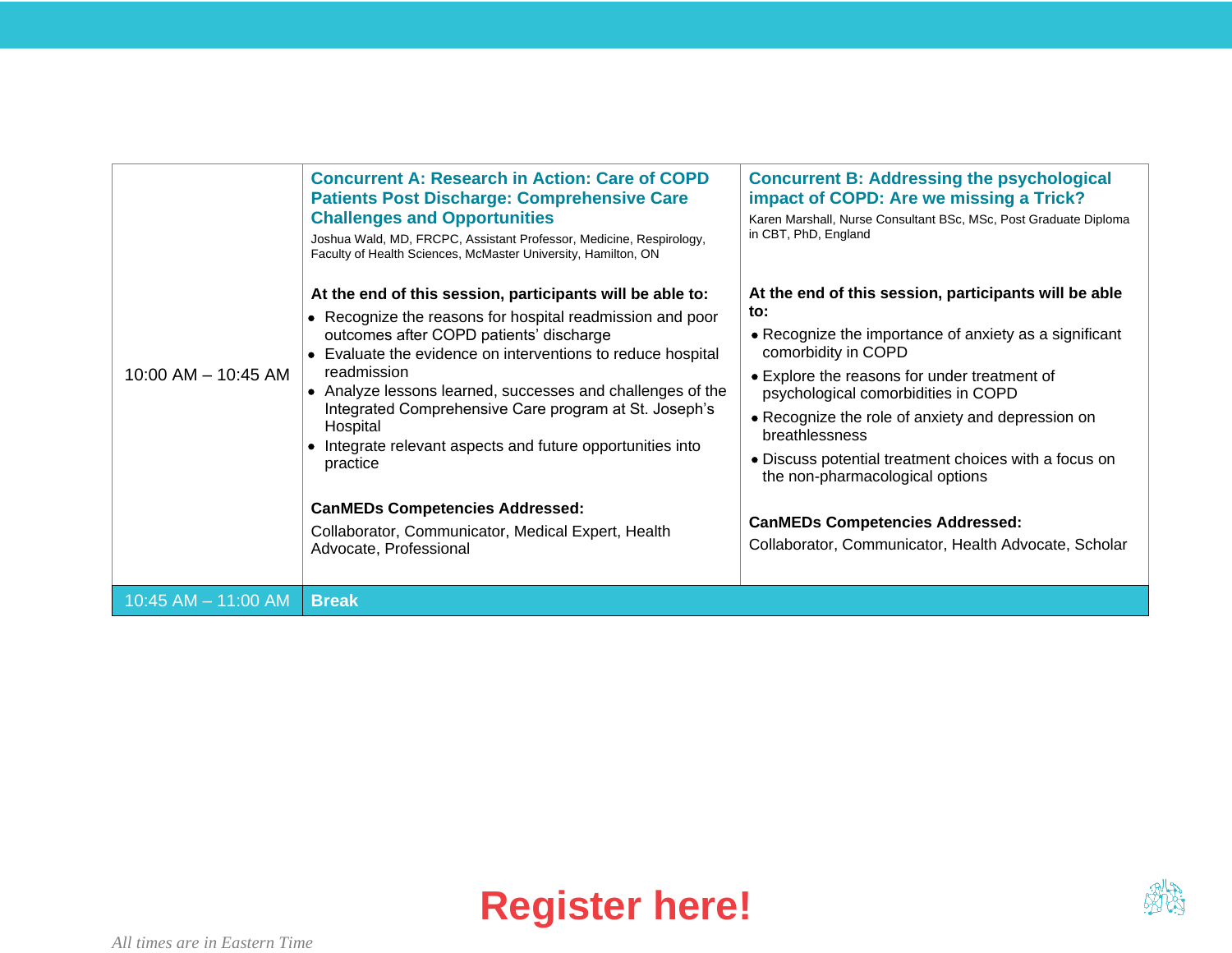| $11:00$ AM $- 11:45$ AM | <b>Concurrent A: Implementation in Action: The Role</b><br>of Behavioural Science in Lung Health<br><b>Interventions</b><br>Noah Ivers, MD, CCFP, PhD, Family Physician and Scientist, Women's<br>College Hospital, Associate Professor, University of Toronto, and Canada<br>Research Chair (tier 2), Implementation of Evidence-based Practice,<br>Toronto, ON<br>Laura Desveaux, PhD, PT, Scientific Director, Institute for Better Health &<br>Learning Health System Program Lead, Trillium Health Partners, Assistant<br>Professor, Institute of Health Policy, Management and Evaluation, University<br>of Toronto, and Executive Director, Women Who Lead, Toronto, ON<br>At the end of this session, participants will be able to:<br>• Define implementation science and behavioural science as<br>they relate to the mission of the Lung Health Foundation<br>• Analyze the reasons ideal practices may not be achieved<br>in caring for people with lung disease<br>• Design interventions to address identified barriers<br><b>CanMEDs Competencies Addressed:</b><br>Communicator, Medical Expert, Health Advocate, Leader,<br>Professional | <b>Concurrent B: Evolving Management of COPD</b><br>Andrew McIvor, MD, MSc, FRCP, Professor of Medicine McMaster<br>University; Staff Respirologist FIRH, St Joseph's Healthcare, Hamilton,<br>ON<br>At the end of this session, participants will be able<br>to:<br>• Identify the role of equity and diversity in COPD<br>management<br>• Define quality management of COPD<br>• Explore ways to tackle deconditioning in clients with<br><b>COPD</b><br><b>CanMEDs Competencies Addressed:</b><br>Collaborator, Medical Expert, Health Advocate,<br>Professional, Scholar |
|-------------------------|-----------------------------------------------------------------------------------------------------------------------------------------------------------------------------------------------------------------------------------------------------------------------------------------------------------------------------------------------------------------------------------------------------------------------------------------------------------------------------------------------------------------------------------------------------------------------------------------------------------------------------------------------------------------------------------------------------------------------------------------------------------------------------------------------------------------------------------------------------------------------------------------------------------------------------------------------------------------------------------------------------------------------------------------------------------------------------------------------------------------------------------------------------------|------------------------------------------------------------------------------------------------------------------------------------------------------------------------------------------------------------------------------------------------------------------------------------------------------------------------------------------------------------------------------------------------------------------------------------------------------------------------------------------------------------------------------------------------------------------------------|
| 11:45 AM $-$ 12:00 PM   | <b>Break and Grab Lunch</b>                                                                                                                                                                                                                                                                                                                                                                                                                                                                                                                                                                                                                                                                                                                                                                                                                                                                                                                                                                                                                                                                                                                               |                                                                                                                                                                                                                                                                                                                                                                                                                                                                                                                                                                              |



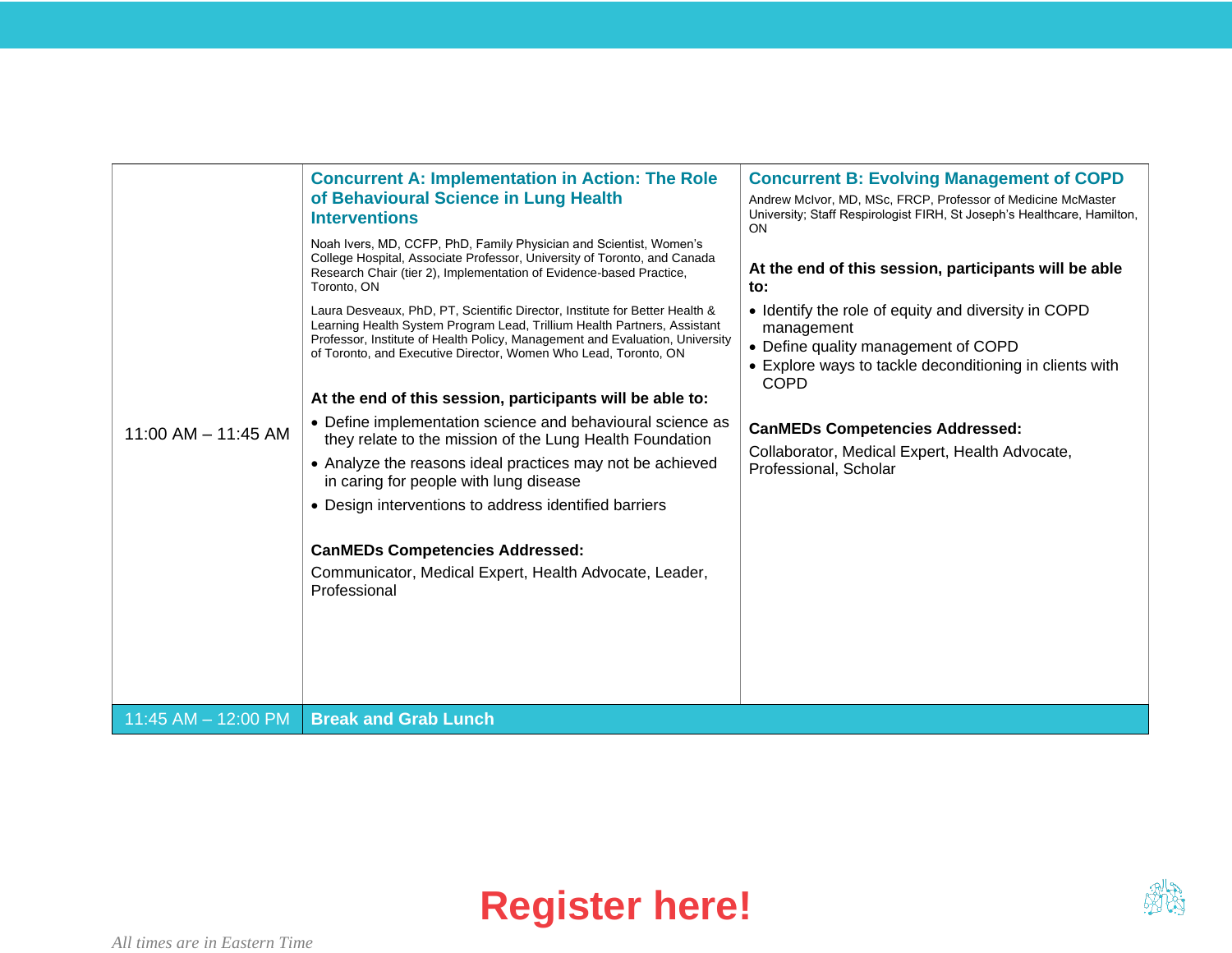| 12:00 PM - 12:30 PM  | <b>Networking</b><br><b>Lunch: Exhibit</b>                                                                                                                   | <b>Lunch &amp; Learn: COPD Year in Review</b><br>Juan Pablo de Torres Tajes, MD, PhD, Respirologist, Kingston Health Sciences Center: Professor of Medicine, Queen's<br>University, Kingston, ON<br>At the end of this session, participants will be able to:<br>• Identify the key concepts and new developments in COPD research in 2021<br>• Implement applicable resources to further follow-up and clinical practice<br><b>CanMEDs Competencies Addressed:</b><br>Collaborator, Medical Expert, Professional, Scholar                                                                                                                                                                                                                                                                                                                                            |
|----------------------|--------------------------------------------------------------------------------------------------------------------------------------------------------------|-----------------------------------------------------------------------------------------------------------------------------------------------------------------------------------------------------------------------------------------------------------------------------------------------------------------------------------------------------------------------------------------------------------------------------------------------------------------------------------------------------------------------------------------------------------------------------------------------------------------------------------------------------------------------------------------------------------------------------------------------------------------------------------------------------------------------------------------------------------------------|
| 12:30 PM $-$ 1:00 PM | <b>Hall, Meet-Ups</b><br>and Round<br><b>Tables</b>                                                                                                          | Using virtual care for the management of Chronic Obstructive Pulmonary Disease<br>(COPD)<br>Anthony D'Urzo, MD, MSc, Family physician, Associate Professor at the University of Toronto, UTOPIAN researcher<br>(Department of Family and Community Medicine, University of Toronto), and Director of the Primary Care Lung Clinic,<br>Toronto, ON<br>At the end of this session, participants will be able to:<br>• Identify approaches to appropriately integrate virtual care to the management of COPD<br>• Discuss ways to improve encounter efficiency, enable effective patient self-management and<br>increase opportunities for proactive care<br>. Illustrate the layout and effectiveness of the Centre for Effective Practice (CEP) COPD resource<br><b>CanMEDs Competencies Addressed:</b><br>Collaborator, Communicator, Medical Expert, Health Advocate |
| 1:00 PM $-$ 2:00 PM  | Asthma: A year in review - Presented by AstraZeneca Canada (non-accredited session)                                                                          |                                                                                                                                                                                                                                                                                                                                                                                                                                                                                                                                                                                                                                                                                                                                                                                                                                                                       |
| $2:00$ PM $-3:00$ PM | A Multidisciplinary Approach to Diagnosis and Management of Interstitial Lung Disease - Presented<br>by Boehringer Ingelheim Canada (non-accredited session) |                                                                                                                                                                                                                                                                                                                                                                                                                                                                                                                                                                                                                                                                                                                                                                                                                                                                       |



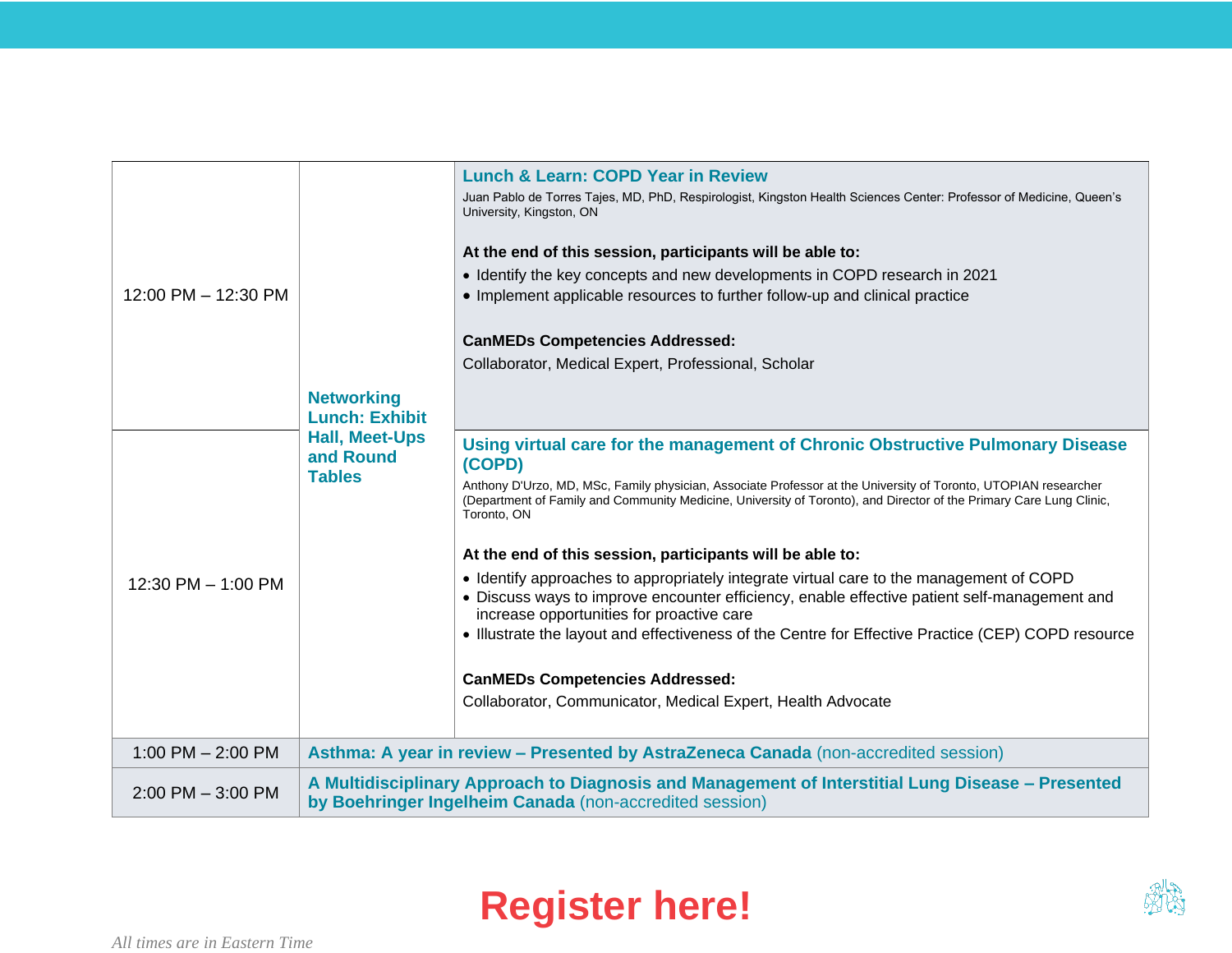| $3:00$ PM $-3:45$ PM  | <b>Concurrent A: André Péloquin Clinical Case</b><br><b>Series</b><br>Case 1: Ruobing Yang, MD, FRCPC, Respirologist and Sleep Medicine<br>Specialist at Kingston General Hospital, MedSleep clinics, and Queen's<br>University; Assistant Professor at Queen's University, Kingston, ON<br>Case 2 (pediatric): Aaron St-Laurent, MD, FRCPC, Assistant Professor,<br>Department of Paediatrics, University of Western Ontario; Pediatric<br>Respirologist, Sleep Lab Director, Children's Hospital, London Health<br>Sciences Centre, London ON<br>At the end of this session, participants will be able to:<br>• Better diagnose and manage challenging respiratory<br>cases in community practice.<br><b>CanMEDs Competencies Addressed:</b><br>Collaborator, Medical Expert, Professional, Scholar | <b>Concurrent B: As needed budesonide/formoterol</b><br>in Asthma: The Role of Patient Preference, Dose<br><b>Adherence and Education</b><br>Smita Pakhalé, MD, FRCPC, MSc (Epi & Biostat), Clinical Research<br>Chair in Equity & Patient Engagement in Vulnerable Populations;<br>Scientist, Ottawa Hospital Research Institute; Associate Professor,<br>Department of Medicine, School of Epidemiology & Public Health,<br>University of Ottawa; Director & Co-founder, The Bridge Engagement<br>Center, Staff Respirologist, Division of Respiratory Medicine, Ottawa<br>Hospital, Ottawa, ON<br>At the end of this session, participants will be able to:<br>• Explore the challenges health care providers face when<br>prescribing as needed combination inhaler<br>Discuss current best practice guidelines<br>recommendations to prescribing as needed<br>budesonide/formoterol<br>• Identify the role of effective education plays in patient<br>adherence with asthma medication regiment<br><b>CanMEDs Competencies Addressed:</b><br>Collaborator, Communicator, Medical Expert, Health<br>Advocate |
|-----------------------|-------------------------------------------------------------------------------------------------------------------------------------------------------------------------------------------------------------------------------------------------------------------------------------------------------------------------------------------------------------------------------------------------------------------------------------------------------------------------------------------------------------------------------------------------------------------------------------------------------------------------------------------------------------------------------------------------------------------------------------------------------------------------------------------------------|------------------------------------------------------------------------------------------------------------------------------------------------------------------------------------------------------------------------------------------------------------------------------------------------------------------------------------------------------------------------------------------------------------------------------------------------------------------------------------------------------------------------------------------------------------------------------------------------------------------------------------------------------------------------------------------------------------------------------------------------------------------------------------------------------------------------------------------------------------------------------------------------------------------------------------------------------------------------------------------------------------------------------------------------------------------------------------------------------------------|
| $3:45$ PM $-$ 4:00 PM | <b>Break</b>                                                                                                                                                                                                                                                                                                                                                                                                                                                                                                                                                                                                                                                                                                                                                                                          |                                                                                                                                                                                                                                                                                                                                                                                                                                                                                                                                                                                                                                                                                                                                                                                                                                                                                                                                                                                                                                                                                                                  |



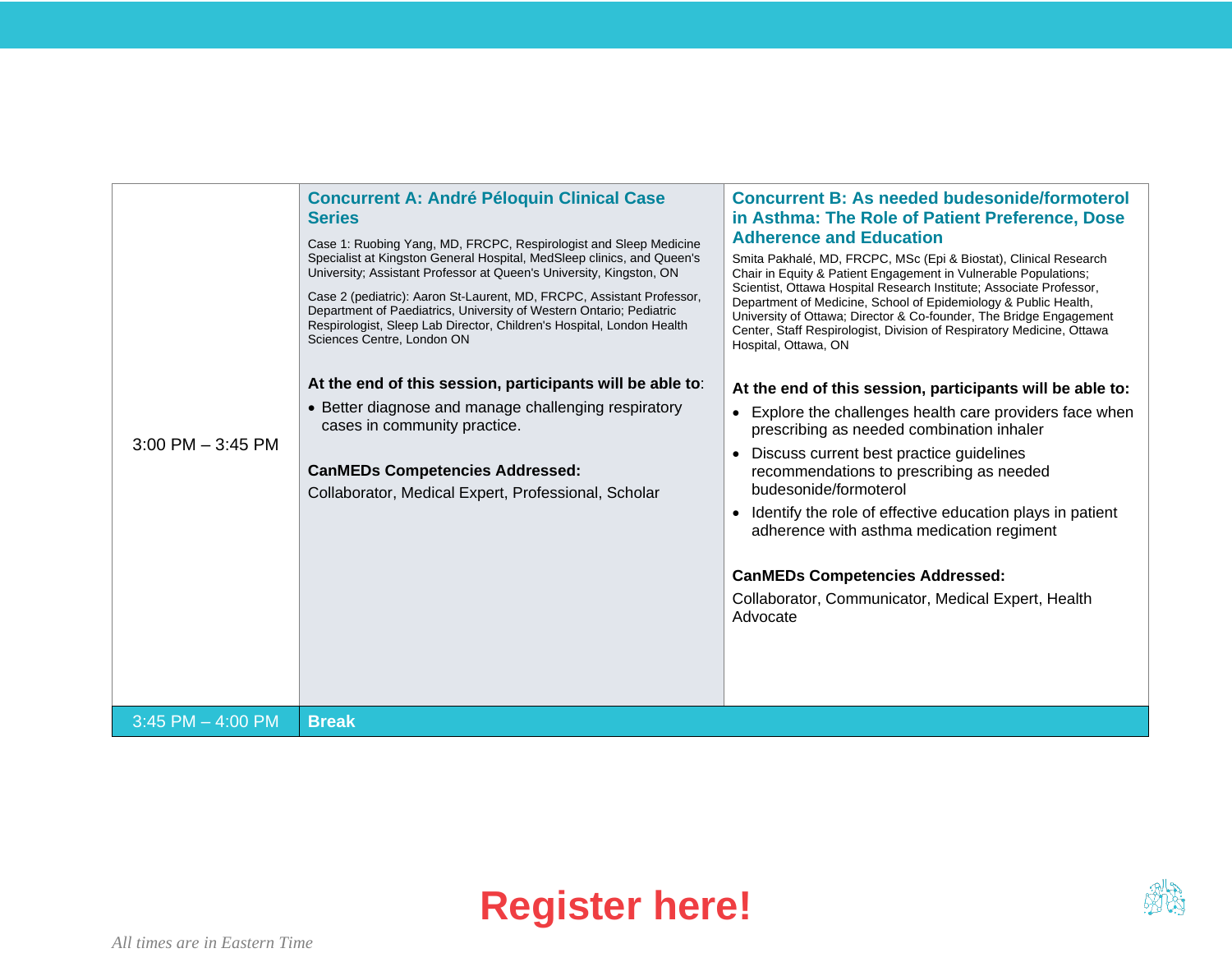| 4:00 PM $-$ 4:45PM    | <b>Building an Asthma Lifestyle Plan: Total Lung Connection to improve asthma outcomes</b><br>Don A. Bukstein, MD, board-certified Allergist/ Immunologist, Pediatric Pulmonologist, and former Director of Allergy and Asthma Research, Dean<br>Health System, Inc., Madison, Wisconsin, USA<br>At the end of this session, participants will be able to:<br>• Define and list examples of the lifestyle plan for asthma as a "whole body" approach to managing asthma<br>• Assess the shared decision-making approach to lifestyle change for integration into your practice<br>• Analyze the importance of sleep, exercise, nutrition, stress control, and minimization of adverse environmental factors<br>within an asthma lifestyle plan<br><b>CanMEDs Competencies Addressed:</b><br>Communicator, Medical Expert, Health Advocate, Professional, Scholar                                         |  |  |
|-----------------------|----------------------------------------------------------------------------------------------------------------------------------------------------------------------------------------------------------------------------------------------------------------------------------------------------------------------------------------------------------------------------------------------------------------------------------------------------------------------------------------------------------------------------------------------------------------------------------------------------------------------------------------------------------------------------------------------------------------------------------------------------------------------------------------------------------------------------------------------------------------------------------------------------------|--|--|
| 4:45 PM $- 7:00$ PM   | <b>Break</b>                                                                                                                                                                                                                                                                                                                                                                                                                                                                                                                                                                                                                                                                                                                                                                                                                                                                                             |  |  |
| $7:00$ PM $-$ 8:30 PM | How to Have Conversations with Your Provider on Your Asthma Medications and Treatment - limited<br>to 50 guests (non-accredited session)<br>Delanya Podgers, RN(EC), MN, CRE, Nurse Practitioner and Clinical Lead Asthma & COPD, Kingston Health Sciences Centre, Kingston, ON<br>Carmela Graziani, Patient representative on Health Quality Ontario's Asthma Quality Standards Advisory Committee<br>At the end of this session, participants will be able to:<br>• Provide participants with resources that highlight the things to consider when making decisions with their healthcare<br>provider around your asthma medication<br>• Create an opportunity for participants to build their skills and increase their confidence around having conversations<br>with their healthcare provider<br>• Empower individuals to know when things might not be working and steps to be taken at that time |  |  |



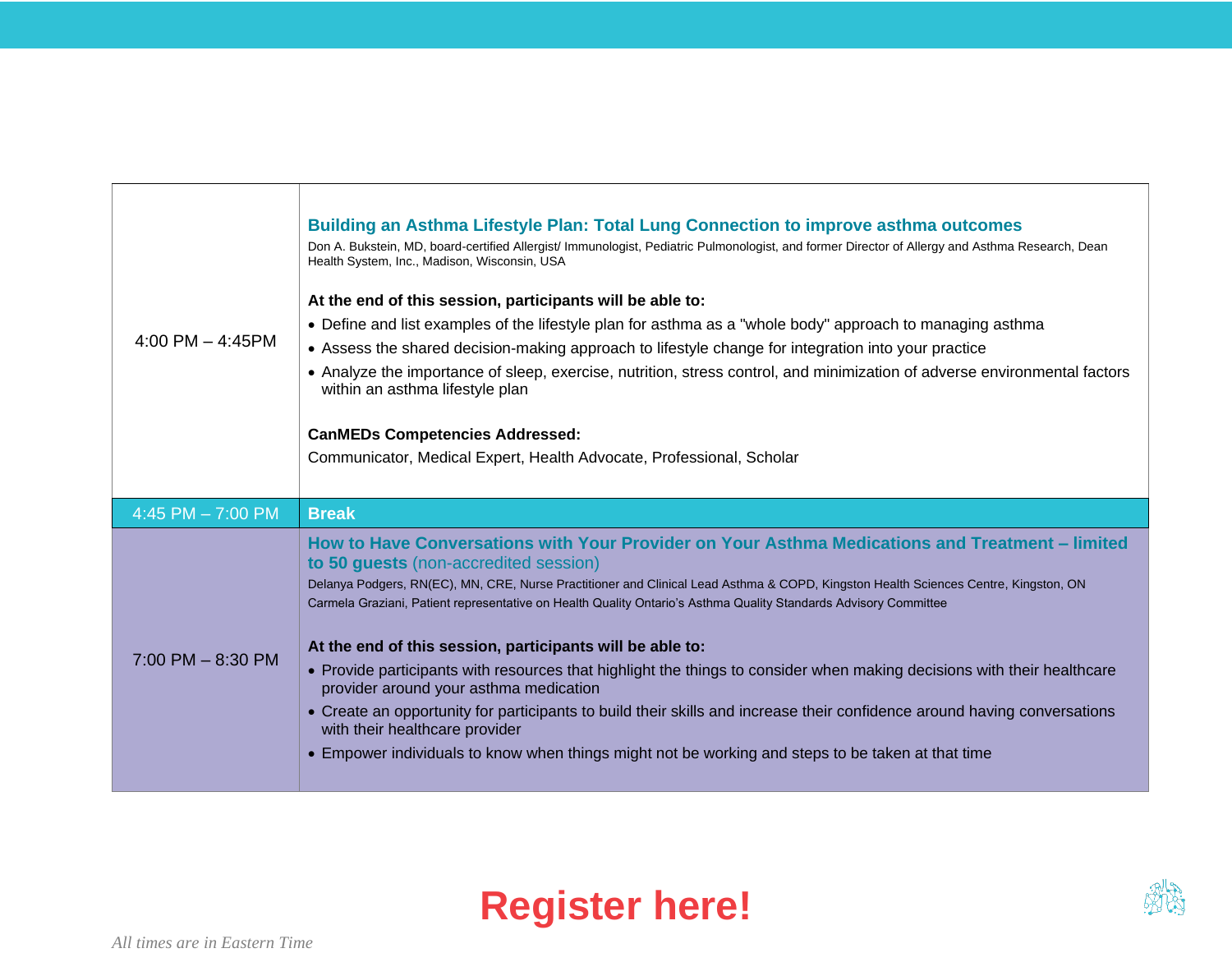#### **Conference Day 4** | Thursday January 27, 2022

| $8:00$ AM $-$ 9:00 AM  | Lung Cancer Management: An update on Screening and Treatment - Presented by AstraZeneca<br><b>Canada</b> (non-accredited session)                                                                                                                          |  |  |
|------------------------|------------------------------------------------------------------------------------------------------------------------------------------------------------------------------------------------------------------------------------------------------------|--|--|
|                        | <b>Opening Remarks</b>                                                                                                                                                                                                                                     |  |  |
|                        | Building a person-centered Lung Cancer Program WITH and FOR people with lung cancer, their<br>families and caregivers. Experiences and insights from the Lung Health Foundation and its partners<br>Jody Hamilton and Onai Muvezwa, Lung Health Foundation |  |  |
|                        | At the end of this session, participants will be able to:                                                                                                                                                                                                  |  |  |
| $9:00$ AM $-$ 9:30 AM  | • Identify the support for people living with lung cancer and their caregivers during their lung cancer journey                                                                                                                                            |  |  |
|                        | • Discuss the complex needs and ways the system could better support people living with lung cancer and their<br>caregivers                                                                                                                                |  |  |
|                        | • Promote engagement in the Lung Health Foundation's Lung Cancer Support Program                                                                                                                                                                           |  |  |
|                        | <b>CanMEDs Competencies Addressed: Collaborator, Communicator, Health Advocate</b>                                                                                                                                                                         |  |  |
|                        | Pan-Canadian perspectives on Lung Cancer including an equity-based approach to addressing<br>disparities - Canadian Partnership Against Cancer                                                                                                             |  |  |
|                        | Erika Nicholson, Vice President, Cancer Control, Canadian Partnership Against Cancer                                                                                                                                                                       |  |  |
|                        | At the end of this session, participants will be able to:                                                                                                                                                                                                  |  |  |
| $9:30$ AM $-$ 10:00 AM | • Discuss the lung cancer landscape across Canada - both opportunities and challenges                                                                                                                                                                      |  |  |
|                        | • Develop an understanding of an equity first approach including critical steps, the process, and examples of action                                                                                                                                       |  |  |
|                        | • Apply eligibility criteria and risk-based tools to addressing disparities                                                                                                                                                                                |  |  |
|                        | CanMEDs Competencies Addressed: Collaborator, Communicator, Health Advocate, Professional, Scholar                                                                                                                                                         |  |  |



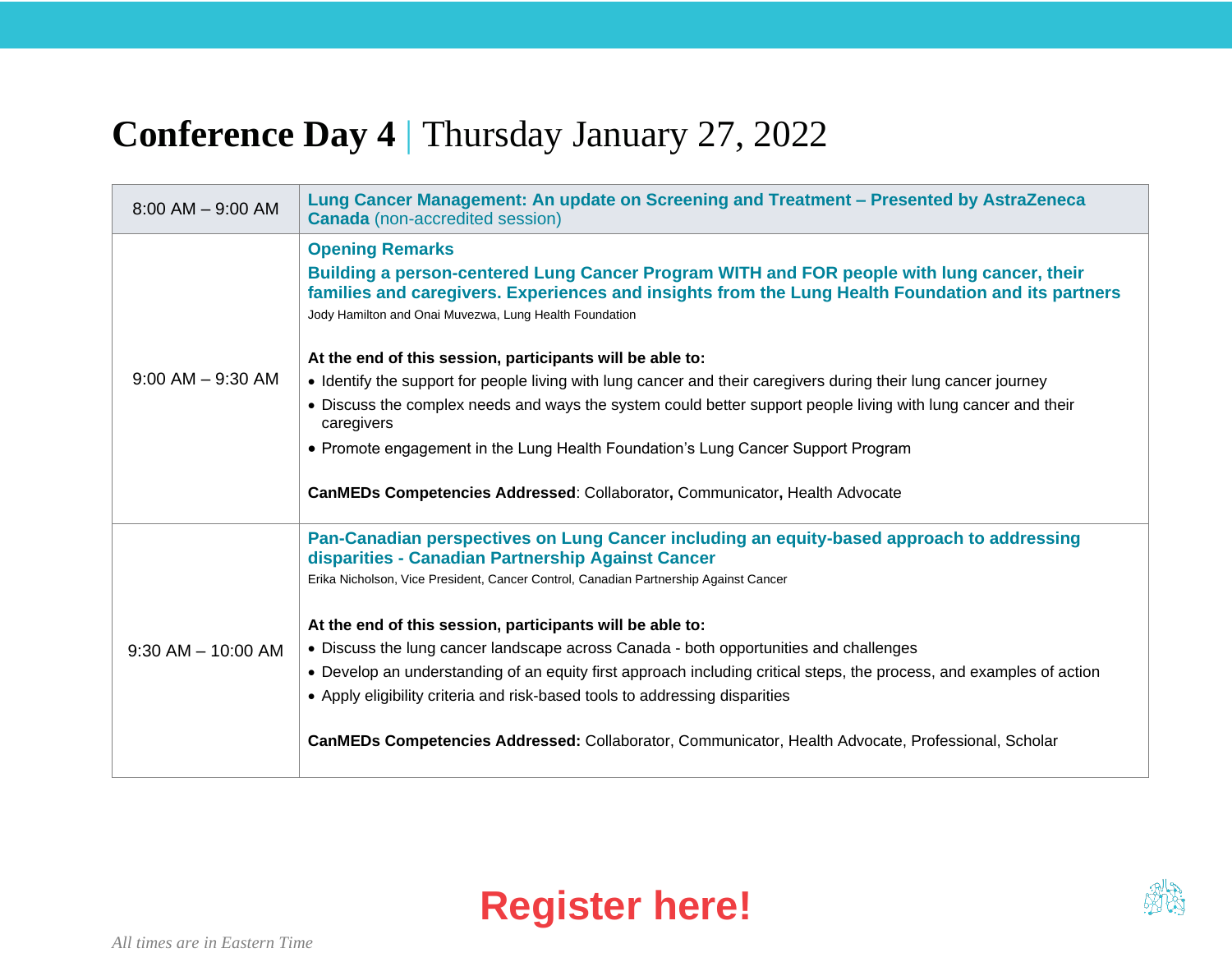| 10:00 AM - 10:45 AM     | <b>Concurrent A: Equity-oriented lung</b><br>cancer screening: Taking a priority<br>population approach to service<br>design and delivery<br>Ambreen Sayani, MD, PhD, Canadian Institutes of<br>Health Research, Transition to Leadership Stream;<br>Postdoctoral Fellow at the Women's College<br>Research Institute, Women's College Hospital;<br>Adjunct Professor, York University, Toronto, ON<br>At the end of this session, participants<br>will be able to:<br>• Recognize the link between poverty,<br>lung cancer risk and access to<br>screening<br>• Conceptualise the factors associated<br>with the 'choice' to participate in lung<br>cancer screening for individuals living<br>with low-income<br>• Explore what is meant by a priority<br>population approach, and why it is key<br>to reducing inequities in access to<br>screening<br>• Discuss future directions in reducing<br>inequities to lung cancer screening<br><b>CanMEDs Competencies Addressed:</b><br>Communicator, Medical Expert, Health<br>Advocate, Leader | <b>Concurrent B: A Stab in the</b><br><b>Dark: Diagnostic Procedures</b><br>for Lung Cancer<br>Chanel Kwok, MD, FRCPC, Internal Medicine<br>and Respirology, The Ottawa Hospital,<br>Ottawa, ON<br>At the end of this session,<br>participants will be able to:<br>• Identify the role of endobronchial<br>ultrasound (EBUS) and<br>pleuroscopy in lung cancer<br>diagnosis<br>• Examine sensitivity of EBUS in<br>relation to different modalities<br>• Develop an approach to optimize<br>the yield of pleural fluid sampling<br><b>CanMEDs Competencies</b><br>Addressed:<br>Medical Expert, Leader, Professional,<br>Scholar | <b>Concurrent C: Panel: The</b><br><b>Lung Cancer Journey -</b><br><b>Perspectives and Insights</b><br>from People with Lived<br><b>Experience and their Families</b><br>Tim Monds, Diane Colton, Jennifer Roy,<br>MaryAnn Bradley<br>At the end of this session,<br>participants will be able to:<br>• Explore the lung cancer<br>experience with those with lived<br>experience and their families<br>• Discuss the challenges people<br>with lung cancer encounter as<br>they navigate the healthcare<br>system<br>• Identify the gaps that exist within<br>the lung cancer space<br>• Discuss ways to better support<br>those living with lung cancer<br>through their lung cancer journey<br><b>CanMEDs Competencies</b><br>Addressed:<br>Collaborator, Communicator,<br>Medical Expert, Health Advocate,<br>Professional |
|-------------------------|------------------------------------------------------------------------------------------------------------------------------------------------------------------------------------------------------------------------------------------------------------------------------------------------------------------------------------------------------------------------------------------------------------------------------------------------------------------------------------------------------------------------------------------------------------------------------------------------------------------------------------------------------------------------------------------------------------------------------------------------------------------------------------------------------------------------------------------------------------------------------------------------------------------------------------------------------------------------------------------------------------------------------------------------|----------------------------------------------------------------------------------------------------------------------------------------------------------------------------------------------------------------------------------------------------------------------------------------------------------------------------------------------------------------------------------------------------------------------------------------------------------------------------------------------------------------------------------------------------------------------------------------------------------------------------------|--------------------------------------------------------------------------------------------------------------------------------------------------------------------------------------------------------------------------------------------------------------------------------------------------------------------------------------------------------------------------------------------------------------------------------------------------------------------------------------------------------------------------------------------------------------------------------------------------------------------------------------------------------------------------------------------------------------------------------------------------------------------------------------------------------------------------------|
| $10:45$ AM $- 11:00$ AM | <b>Break</b>                                                                                                                                                                                                                                                                                                                                                                                                                                                                                                                                                                                                                                                                                                                                                                                                                                                                                                                                                                                                                                   |                                                                                                                                                                                                                                                                                                                                                                                                                                                                                                                                                                                                                                  |                                                                                                                                                                                                                                                                                                                                                                                                                                                                                                                                                                                                                                                                                                                                                                                                                                |



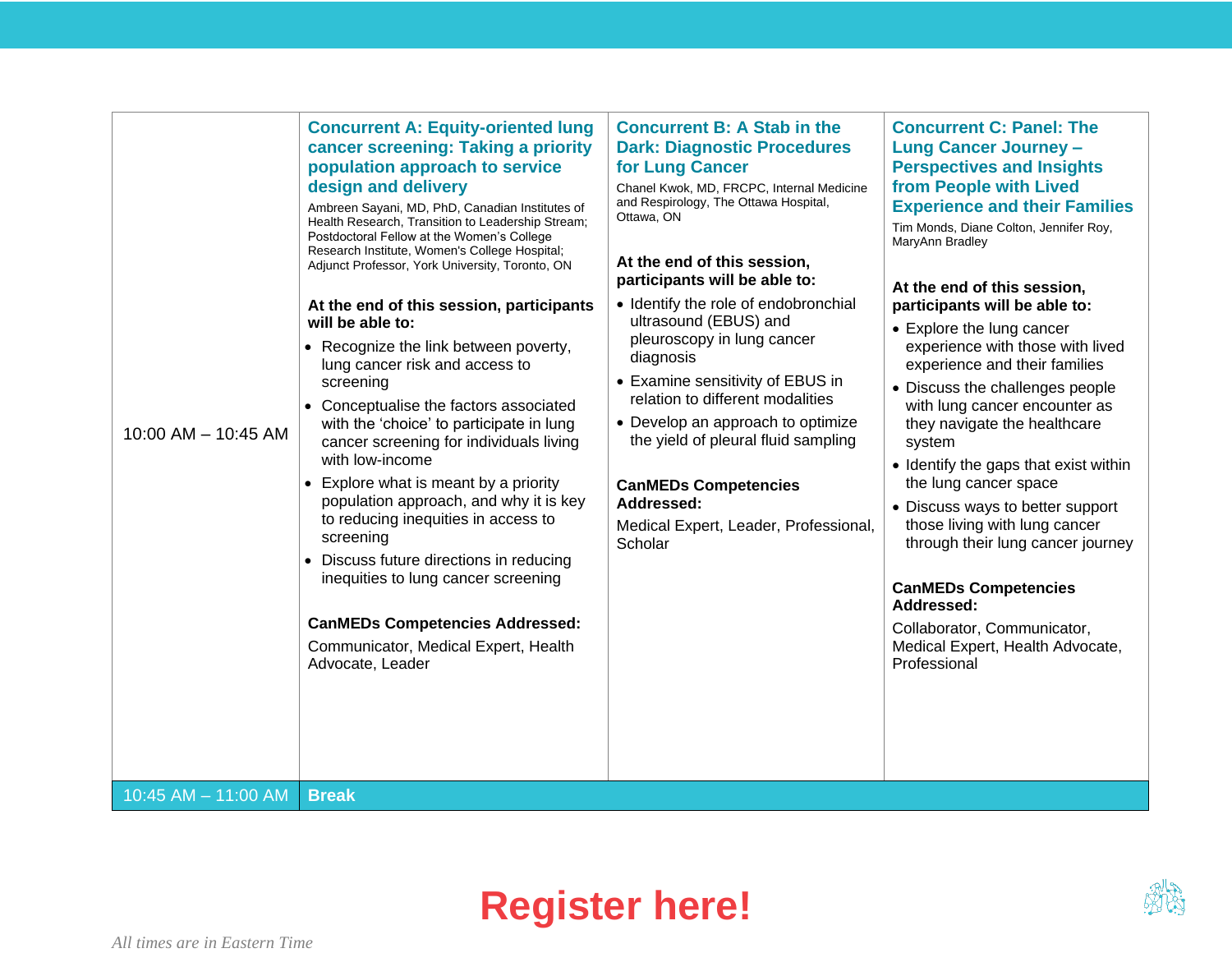|                         | <b>Contemporary Management of Lung Cancer: A Multidisciplinary Panel Discussion</b>                                                                                                                                                                                                                                  |
|-------------------------|----------------------------------------------------------------------------------------------------------------------------------------------------------------------------------------------------------------------------------------------------------------------------------------------------------------------|
|                         | Geneviève Digby, MD, FRCPC MSc(HQ), Associate Professor, Department of Medicine; Staff Respirologist, Queen's University, Kingston, ON                                                                                                                                                                               |
|                         | Andrew G. Robinson, MD, FRCPC, MBiotech, Associate Professor Department of Oncology, Queen's University Kingston, ON                                                                                                                                                                                                 |
|                         | Anand Swaminath, MD, FRCPC, Associate Professor, Department of Oncology, McMaster University; Scientist, Escarpment Cancer Research<br>Institute; Director, Radiation Oncology Fellowship Program, McMaster University; OARO Clinician Scientist and Radiation Oncologist, Juravinski<br>Cancer Centre, Hamilton, ON |
|                         | Christopher M. Parker, MD, MSc, FRCPC, FCCP; Associate Professor, Departments of Medicine and Critical Care Medicine, Queen's University;<br>Respirologist and Co-Director, Intensive Care Unit, Kingston Health Sciences Centre, Kingston, ON                                                                       |
|                         | John Dickie, MD, MSc, FRCSC, Chief, Division of Thoracic Surgery and Chief and Program Medical Director of Surgery, Lakeridge Health and RS<br>McLaughlin Durham Regional Cancer Centre: Adjunct Assistant Professor of Surgery, Queen's University, Kingston, ON                                                    |
| $11:00$ AM $- 11:45$ AM | Alexandre Ménard, MD, FRCPC, Assistant Professor, Department of diagnostic imaging, Division of vascular and interventional radiology, Queen's<br>University, Kingston, ON                                                                                                                                           |
|                         | At the end of this session, participants will be able to:                                                                                                                                                                                                                                                            |
|                         | • Review current evidence-based management strategies in the care of patients with lung cancer                                                                                                                                                                                                                       |
|                         | • Highlight the importance of a multi-disciplinary, collaborative approach to lung cancer care                                                                                                                                                                                                                       |
|                         | • Discuss multi-disciplinary strategies in the management of challenging lung cancer cases                                                                                                                                                                                                                           |
|                         | • Present new and innovative strategies in lung cancer management                                                                                                                                                                                                                                                    |
|                         | <b>CanMEDs Competencies Addressed:</b>                                                                                                                                                                                                                                                                               |
|                         | Collaborator, Communicator, Medical Expert, Leader, Professional, Scholar                                                                                                                                                                                                                                            |
|                         |                                                                                                                                                                                                                                                                                                                      |
| 11:45 AM $-$ 12:00 PM   | <b>Break and Grab Lunch</b>                                                                                                                                                                                                                                                                                          |



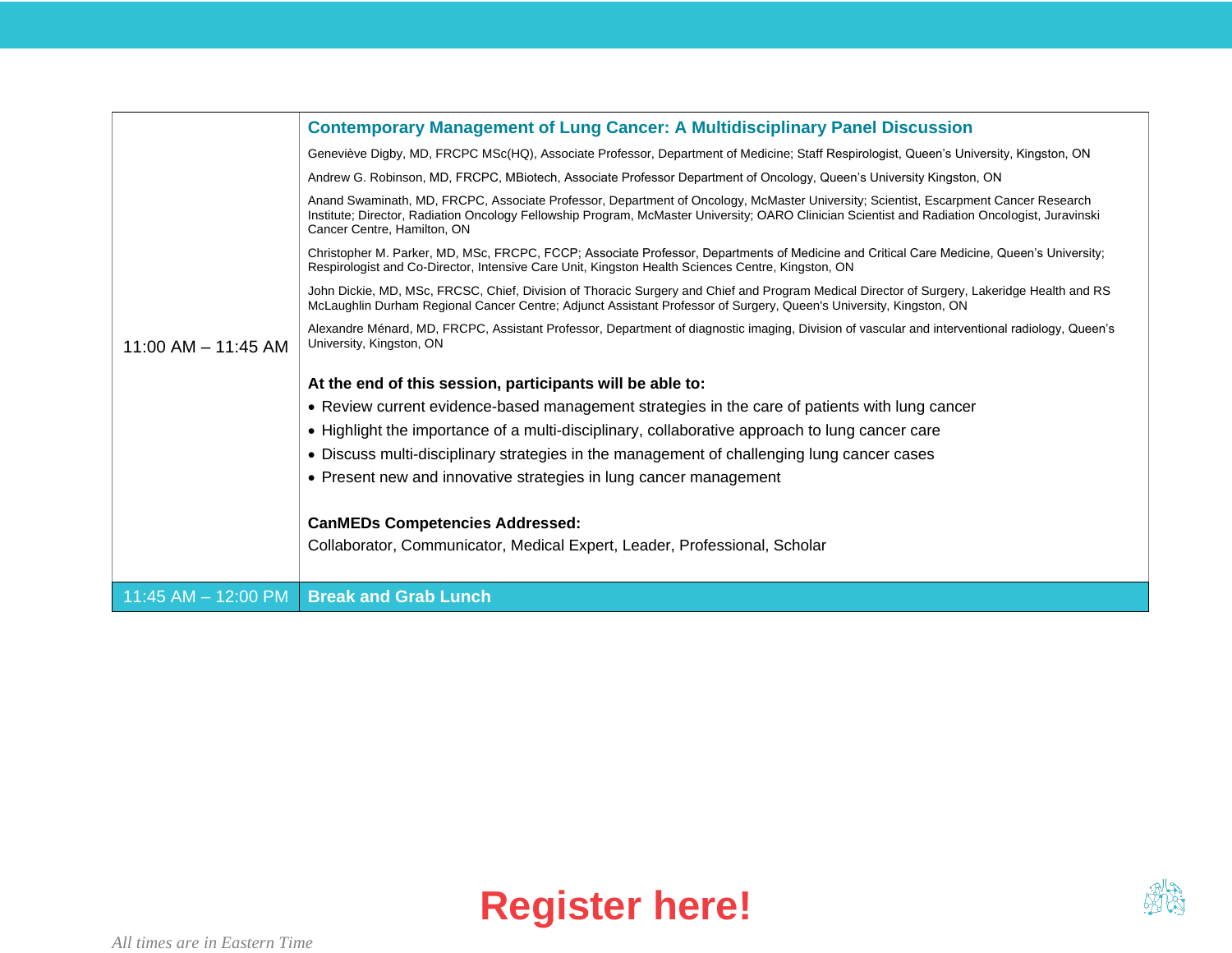|                            |                                                                                 | <b>Concurrent A: Bringing</b>                                                                                                                                                                                                              | <b>Concurrent B1: Year in Review Lung Cancer</b>                                                                                                                                                                                                                                                                                                                                                       |
|----------------------------|---------------------------------------------------------------------------------|--------------------------------------------------------------------------------------------------------------------------------------------------------------------------------------------------------------------------------------------|--------------------------------------------------------------------------------------------------------------------------------------------------------------------------------------------------------------------------------------------------------------------------------------------------------------------------------------------------------------------------------------------------------|
|                            |                                                                                 | <b>CALM to Lung Cancer:</b>                                                                                                                                                                                                                | Andrea Fung, PhD, FRCPC, Medical Oncologist, Cancer Centre of Southeastern Ontario; Assistant                                                                                                                                                                                                                                                                                                          |
|                            |                                                                                 | <b>Application of an</b><br>evidence-based                                                                                                                                                                                                 | Professor, Department of Oncology, Queen's University, Kingston, ON                                                                                                                                                                                                                                                                                                                                    |
|                            |                                                                                 | psychological                                                                                                                                                                                                                              | Daniel Breadner, MD, MSc, Medical Oncologist, London Regional Cancer Program; Assistant<br>Professor, Schulich School of Medicine & Dentistry, Western University, London, ON                                                                                                                                                                                                                          |
|                            |                                                                                 | <b>intervention</b>                                                                                                                                                                                                                        | At the end of this session, participants will be able to:                                                                                                                                                                                                                                                                                                                                              |
| $12:00$ PM $-$<br>12:30 PM |                                                                                 | Gary M. Rodin, MD, FRCPC, Director,<br>UHN Cancer Experience; Professor of<br>Psychiatry, and Director, Global                                                                                                                             | • Identify the key concepts and new developments in lung cancer research in<br>2021                                                                                                                                                                                                                                                                                                                    |
|                            |                                                                                 | Institute for Psychosocial, Palliative                                                                                                                                                                                                     | • Implement applicable resources to further follow-up and clinical practice                                                                                                                                                                                                                                                                                                                            |
|                            |                                                                                 | and End-of-Life Care (GIPPEC),<br>University of Toronto, Toronto, ON                                                                                                                                                                       |                                                                                                                                                                                                                                                                                                                                                                                                        |
|                            |                                                                                 |                                                                                                                                                                                                                                            | CanMEDs Competencies Addressed: Collaborator, Medical Expert,                                                                                                                                                                                                                                                                                                                                          |
|                            |                                                                                 | At the end of this session,                                                                                                                                                                                                                | Professional, Scholar                                                                                                                                                                                                                                                                                                                                                                                  |
|                            | <b>Networking</b>                                                               | participants will be able to:                                                                                                                                                                                                              |                                                                                                                                                                                                                                                                                                                                                                                                        |
|                            | Lunch:<br><b>Exhibit Hall,</b><br><b>Meet-Ups</b><br>and Round<br><b>Tables</b> | • Define the principles of<br>Managing Cancer and Living<br>Meaningfully (CALM)<br>• Demonstrate the application<br>of CALM to metastatic lung<br>cancer<br>• Assess the evidence for the<br>effectiveness of CALM in<br>metastatic cancer |                                                                                                                                                                                                                                                                                                                                                                                                        |
|                            |                                                                                 |                                                                                                                                                                                                                                            | <b>Concurrent B2: Year in Review Smoking &amp; Vaping Cessation</b>                                                                                                                                                                                                                                                                                                                                    |
|                            |                                                                                 |                                                                                                                                                                                                                                            | Robert Schwartz, PhD, Professor, University of Toronto, Dalla Lana School of Public Health, Institute<br>of Health Policy, Management and Evaluation; Senior Scientist, Centre for Addiction and Mental<br>Health; Executive Director, Ontario Tobacco Research Unit; Director, U o f T Collaborative<br>Specialization in Public Health Policy; Head (Interim) Social and Behavioural Health Sciences |
|                            |                                                                                 |                                                                                                                                                                                                                                            | Division, Toronto, ON                                                                                                                                                                                                                                                                                                                                                                                  |
|                            |                                                                                 |                                                                                                                                                                                                                                            | At the end of this session, participants will be able to:                                                                                                                                                                                                                                                                                                                                              |
| $12:30$ PM $-$             |                                                                                 |                                                                                                                                                                                                                                            | • Identify the key concepts and new developments in smoking & vaping<br>cessation research in 2021                                                                                                                                                                                                                                                                                                     |
| 1:00 PM                    |                                                                                 | <b>CanMEDs Competencies</b><br>Addressed:                                                                                                                                                                                                  | • Implement applicable cessation resources to further follow-up and clinical<br>practice                                                                                                                                                                                                                                                                                                               |
|                            |                                                                                 | Communicator, Medical<br>Expert, Leader, Scholar                                                                                                                                                                                           | <b>CanMEDs Competencies Addressed: Collaborator, Medical Expert, Health</b><br>Advocate, Scholar                                                                                                                                                                                                                                                                                                       |
|                            |                                                                                 |                                                                                                                                                                                                                                            |                                                                                                                                                                                                                                                                                                                                                                                                        |



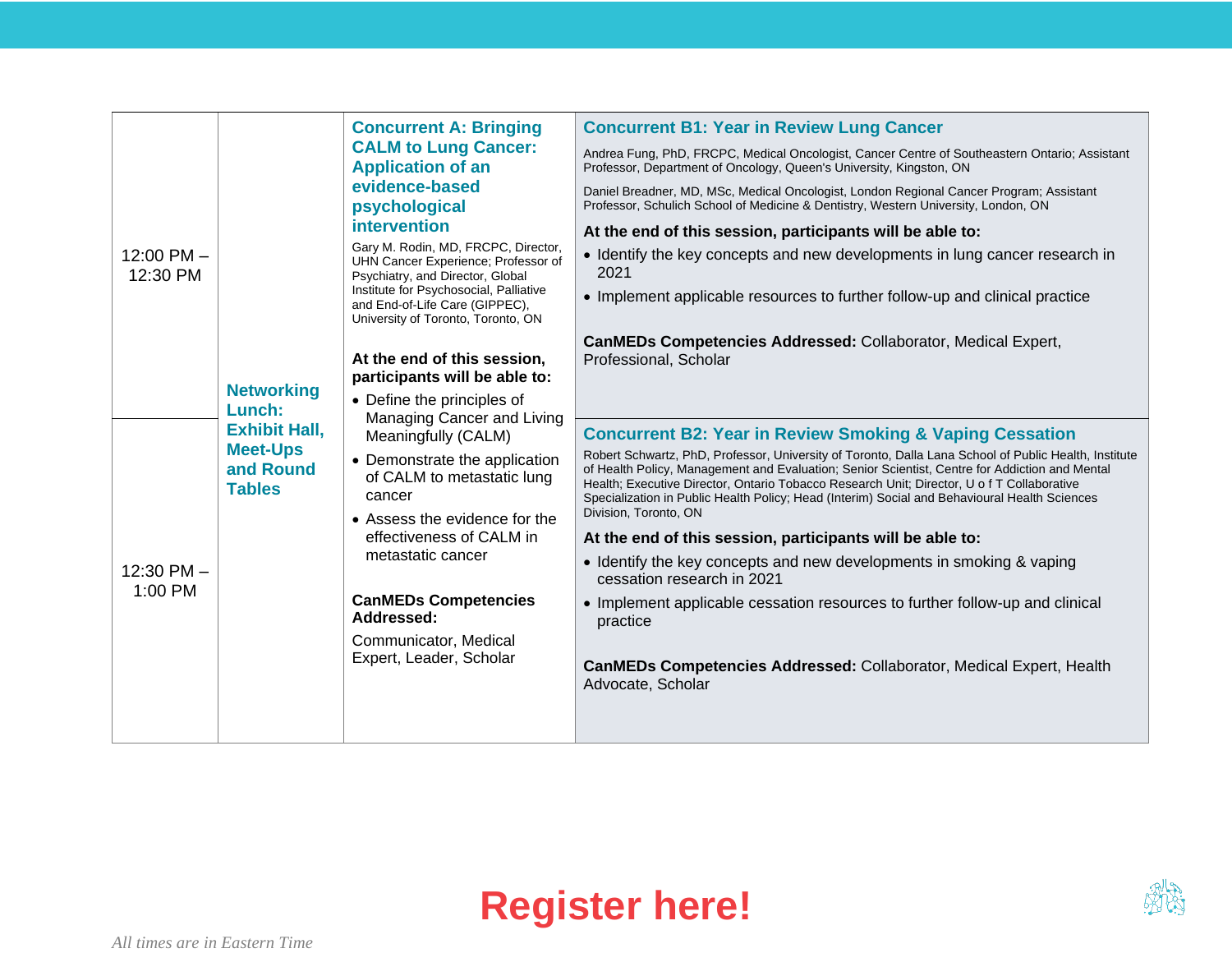| 1:00 PM $-$ 2:00 PM   | Overcoming Barriers to Lung Cancer Care and Tackling Regional Variability in Diagnostic Access in<br><b>Ontario – Presented by Merck</b> (non-accredited session)                                                                                                                                                                                                                                                                                                                                                                                                                                           |
|-----------------------|-------------------------------------------------------------------------------------------------------------------------------------------------------------------------------------------------------------------------------------------------------------------------------------------------------------------------------------------------------------------------------------------------------------------------------------------------------------------------------------------------------------------------------------------------------------------------------------------------------------|
| $1:30$ PM $- 2:30$ PM | Fitness for Breath: Exercise Class with the Abilities Centre (non-accredited session)<br>Carrie Dain, Lead Post Rehabilitation, Abilities Centre, Whitby, Ontario<br>Baileigh Sornberger, R.Kin, Senior Coordinator Post-Rehabilitation, Abilities Centre, Whitby, Ontario                                                                                                                                                                                                                                                                                                                                  |
| $2:00$ PM $-3:00$ PM  | A Large Discussion on Small Cell Lung Cancer Presented by JAZZ Pharmaceuticals                                                                                                                                                                                                                                                                                                                                                                                                                                                                                                                              |
| $3:00$ PM $-$ 3:45 PM | The Evolving Role of the Laboratory in Cancer Care<br>Brandon Sheffield, MD, FRCPC, Division Head of Advanced Diagnostics, Physician Lead of Research, William Osler Health System, Greater Toronto<br>Area, ON<br>At the end of this session, participants will be able to:<br>• Recognize the importance of biomarker data for the treatment of lung cancer<br>• Discuss the evolving role of the laboratory in lung cancer management<br>• Explore successes and barriers in the implementation of precision medicine<br><b>CanMEDs Competencies Addressed:</b><br>Medical Expert, Professional, Scholar |
| $3:45$ PM $-$ 4:00 PM | <b>Break</b>                                                                                                                                                                                                                                                                                                                                                                                                                                                                                                                                                                                                |



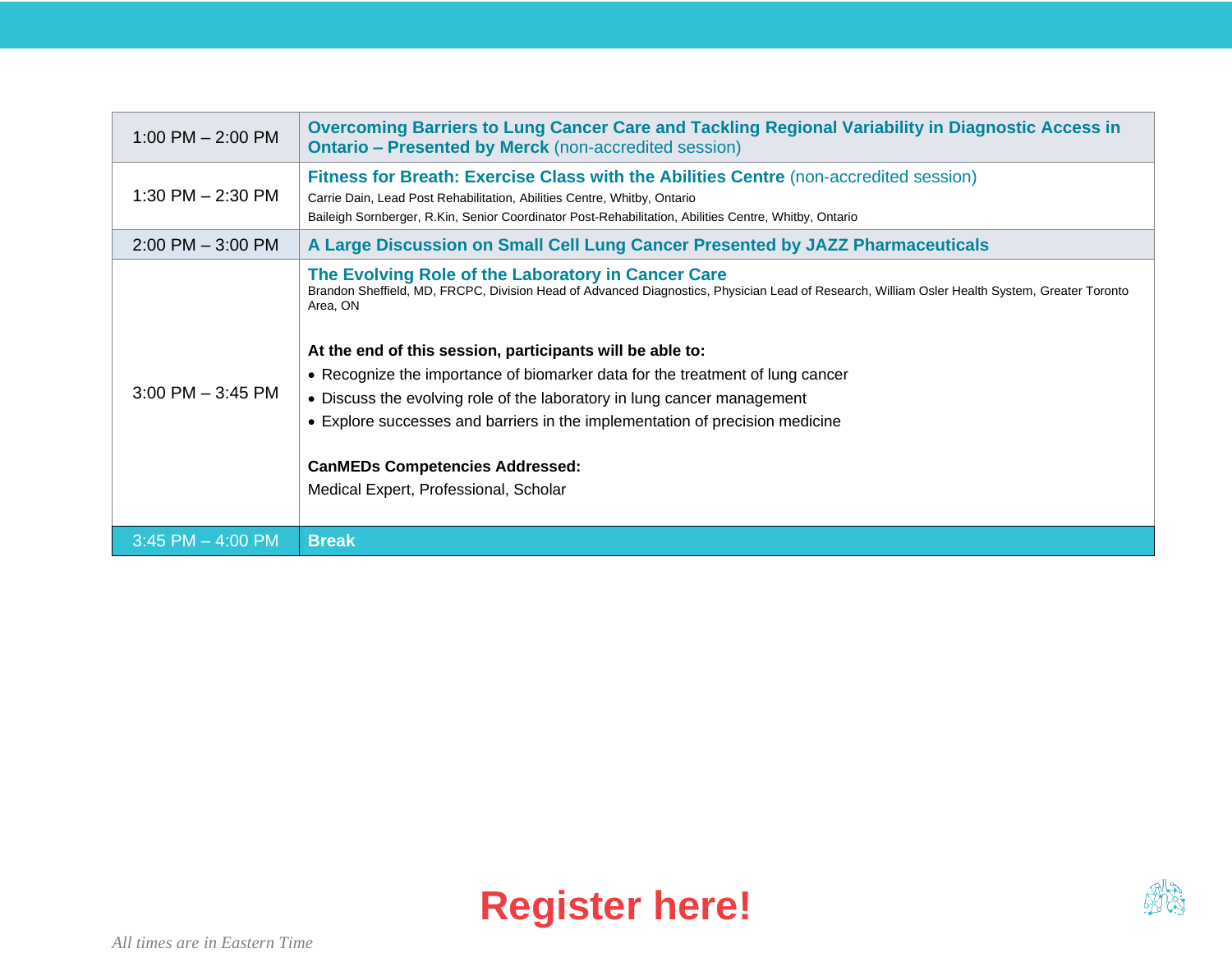| 4:00 PM $-$ 4:45 PM | <b>Concurrent A: E-cigarette addiction among youth:</b><br>An emerging issue?<br>Michael Chaiton, PhD, Independent Scientist, Centre for Addiction and<br>Mental Health; Director of Research, Ontario Tobacco Research Unit;<br>Associate Professor, Dalla Lana School of Public Health, Institute of<br>Medical Sciences, University of Toronto; Co-Director, Collaborative<br>Specialization in Addiction Studies, Toronto, ON<br>At the end of this session, participants will be able to:<br>• Identify evolving e-cigarette policies (e.g., flavour bans)<br>and explore their impact on youth, government and the<br>tobacco/vaping industry<br>• Differentiate between the evidence for the promotion of<br>e-cigarettes for smoking cessation and what are key<br>considerations when it comes to youth/young adults.<br>• Analyze the known short-term and long-term impacts of<br>e-cigarettes on youth (i.e. nicotine addiction/dependency,<br>dual use health risks, etc.)<br>• Compare and contrast the reported changes in youth<br>vaping rates during the pandemic and forecast new<br>trends<br><b>CanMEDs Competencies Addressed:</b><br>Communicator, Medical Expert, Professional, Scholar | <b>Concurrent B: Lung Cancer Treatment: From Paint</b><br>by Numbers to Picasso<br>Paul Wheatley-Price, BSc, MBChB, FRCP (UK), MD; Medical Oncologist<br>and Associate Professor, Division of Medical Oncology, The Ottawa<br>Hospital and University of Ottawa, Ottawa, ON<br>At the end of this session, participants will be able to:<br>• Comprehend the complexity of lung cancer treatment<br>options in 2022<br>Illustrate the historical journey of lung cancer treatment,<br>$\bullet$<br>including the adoption of targeted therapy and<br>immunotherapy<br>• Recognize the importance of diagnostic testing<br><b>CanMEDs Competencies Addressed:</b><br>Communicator, Medical Expert, Professional, Scholar |
|---------------------|-----------------------------------------------------------------------------------------------------------------------------------------------------------------------------------------------------------------------------------------------------------------------------------------------------------------------------------------------------------------------------------------------------------------------------------------------------------------------------------------------------------------------------------------------------------------------------------------------------------------------------------------------------------------------------------------------------------------------------------------------------------------------------------------------------------------------------------------------------------------------------------------------------------------------------------------------------------------------------------------------------------------------------------------------------------------------------------------------------------------------------------------------------------------------------------------------------------------|-------------------------------------------------------------------------------------------------------------------------------------------------------------------------------------------------------------------------------------------------------------------------------------------------------------------------------------------------------------------------------------------------------------------------------------------------------------------------------------------------------------------------------------------------------------------------------------------------------------------------------------------------------------------------------------------------------------------------|
| 4:45 PM $-$ 5:00 PM | <b>Break</b>                                                                                                                                                                                                                                                                                                                                                                                                                                                                                                                                                                                                                                                                                                                                                                                                                                                                                                                                                                                                                                                                                                                                                                                                    |                                                                                                                                                                                                                                                                                                                                                                                                                                                                                                                                                                                                                                                                                                                         |



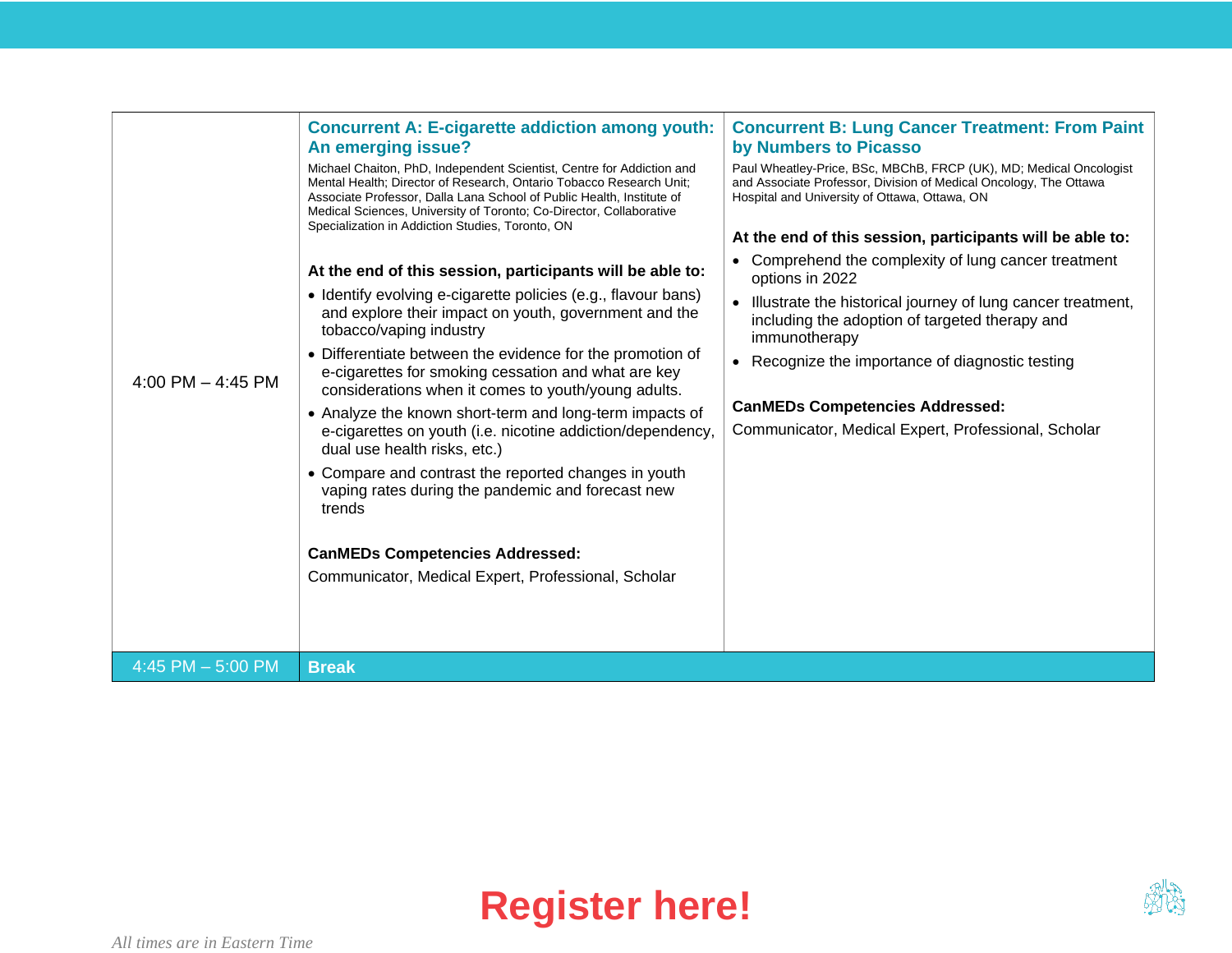| $5:00$ PM $-5:45$ PM  | <b>Smoking/Vaping Cessation in Youth and Young Adults</b><br>Trisha Tulloch MD, MS, FRCPC, FAAP, Assistant Professor, Department of Paediatrics, University of Toronto, Toronto, ON<br>At the end of this session, participants will be able to:<br>• Distinguish the key components and best practices of the implementation process when it comes to cessation<br>• Explore challenges and/or gaps that your team faces with implementing cessation interventions<br>• Illustrate examples of tools and cessation strategies (including brief interventions) that could be effective when<br>promoting behavior change<br><b>CanMEDs Competencies Addressed:</b><br>Communicator, Medical Expert, Professional, Scholar                                                                                                                                                                                                                                                                                                                                               |
|-----------------------|-------------------------------------------------------------------------------------------------------------------------------------------------------------------------------------------------------------------------------------------------------------------------------------------------------------------------------------------------------------------------------------------------------------------------------------------------------------------------------------------------------------------------------------------------------------------------------------------------------------------------------------------------------------------------------------------------------------------------------------------------------------------------------------------------------------------------------------------------------------------------------------------------------------------------------------------------------------------------------------------------------------------------------------------------------------------------|
| 5:45 PM $- 7:00$ PM   | <b>Break</b>                                                                                                                                                                                                                                                                                                                                                                                                                                                                                                                                                                                                                                                                                                                                                                                                                                                                                                                                                                                                                                                            |
| $6:00$ PM $- 7:00$ PM | <b>COVID-19 Antiviral Agents - Where Are We Now? - Presented by Merck (non-accredited session)</b>                                                                                                                                                                                                                                                                                                                                                                                                                                                                                                                                                                                                                                                                                                                                                                                                                                                                                                                                                                      |
| $7:00$ PM $- 8:30$ PM | <b>Addiction 101: What Makes People Addicted</b><br>Peter Selby, MBBS, CCFP, FCFP, MHSc, DipABAM, DFASAM, Senior Medical Consultant and Clinician Scientist, Addictions Program, Centre for<br>Addiction and Mental Health; Vice Chair of Research (Interim) & Giblon Professor, Department of Family and Community Medicine, University of<br>Toronto; Professor, Dalla Lana School of Public Health and Psychiatry Department, University of Toronto, Toronto, ON<br>At the end of this session, participants will be able to:<br>• Appraise the current conceptualization of addiction and situate Tobacco Use Disorder as an addiction<br>• Interpret the relevance of the biopsychosocial+ model in considering a treatment plan<br>• Investigate evidence-based pharmacotherapy and behavioral treatment options for tobacco dependence<br>• Discuss what is known about vaping, both as smoking cessation aid and the potential harms: benefits in special<br>populations<br>CanMEDs Competencies Addressed: Communicator, Medical Expert, Professional, Scholar |



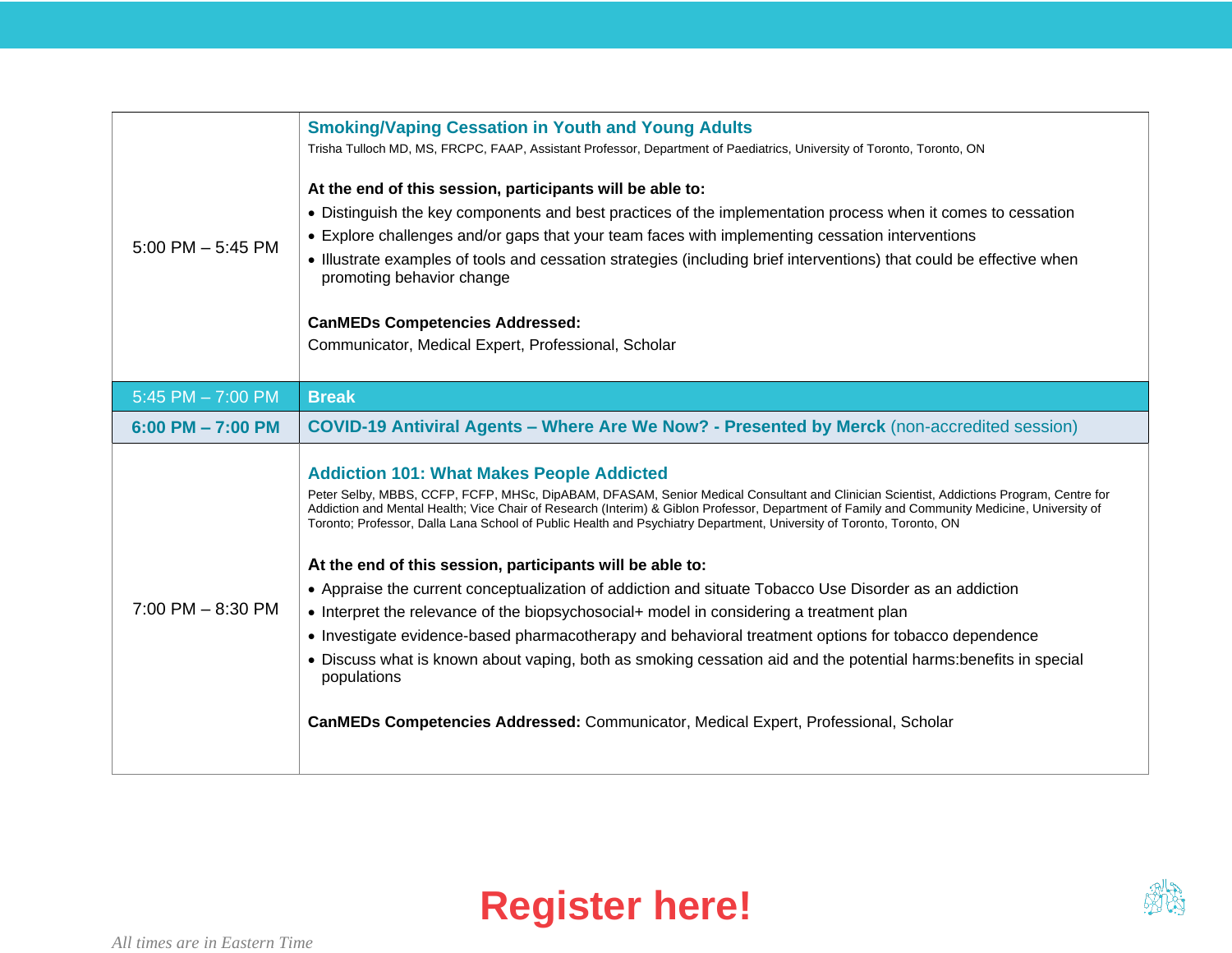#### **Conference Day 5** | Friday January 28, 2022

| $8:00$ AM $-$ 9:00 AM  | What is New in Influenza? - Presented by Seqirus Canada (non-accredited session)                                                                                                                                                                                                                                            |                                                                                                                                                                                                   |  |
|------------------------|-----------------------------------------------------------------------------------------------------------------------------------------------------------------------------------------------------------------------------------------------------------------------------------------------------------------------------|---------------------------------------------------------------------------------------------------------------------------------------------------------------------------------------------------|--|
|                        | <b>Concurrent A: Opening Remarks</b>                                                                                                                                                                                                                                                                                        | <b>Concurrent B: Opening Remarks</b>                                                                                                                                                              |  |
|                        | The Need to Integrate Palliative Care<br><b>Earlier</b>                                                                                                                                                                                                                                                                     | Better together: Diverse expertise and industries coming<br>together for one goal – The "ThislsOurShot" campaign                                                                                  |  |
|                        | José Pereira, MBChB, CCFPPC, MSc, FCFP, PhD;<br>Professor and Director, Division of Palliative Care,<br>Department of Family Medicine, McMaster University;                                                                                                                                                                 | Guri Pannu, Lawyer and Advocate, Cofounder South Asian Covid Task force & This Is<br>Our Shot @thisisourshotca and former COO and CLO of @conquercovid19ca,<br>Mississauga, ON                    |  |
|                        | Scientific Officer, Pallium Canada, Hamilton, ON                                                                                                                                                                                                                                                                            | Anju Anand, MD, FRCPC, BEd, Cofounder South Asian Covid Task force & This Is Our<br>Shot @thisisourshotca; Staff Physician, Dept of Medicine, Respirology, St. Michael's<br>Hospital, Toronto, ON |  |
|                        | At the end of this session, participants will<br>be able to:                                                                                                                                                                                                                                                                | Navdeep Grewal, MD, FCFP, CCFP(EM), Staff Physician, Dept of Emergency<br>Medicine, Delta Hospital and Mt St Joseph's Hospital; Delta Hospital ED Director,                                       |  |
|                        | • Explain the "palliative care approach"<br>• Integrate a palliative care approach earlier in<br>the care of patients with advanced lung and<br>other serious illnesses, and not wait until the<br>terminal phase<br>• Discuss the evidence that demonstrates the<br>benefits of early palliative care in these<br>patients | Post-Graduate Education; Clinical Assistant Professor, UBC Faculty of Medicine; Co-<br>Founder South Asian Covid Task Force and This Is Our Shot @thisisourshotca,<br>Vancouver, BC               |  |
|                        |                                                                                                                                                                                                                                                                                                                             | Leanne Gibson, Head of Industry, Facebook & Instagram Canada                                                                                                                                      |  |
| $9:00$ AM $-$ 10:00 AM |                                                                                                                                                                                                                                                                                                                             | Hayley Wickenheiser OC, MD, Olympian                                                                                                                                                              |  |
|                        |                                                                                                                                                                                                                                                                                                                             | At the end of this session, participants will be able to:                                                                                                                                         |  |
|                        |                                                                                                                                                                                                                                                                                                                             | • Define the "ThislsOurShot" campaign and summarize its evolution<br>and achievements                                                                                                             |  |
|                        | <b>CanMEDs Competencies Addressed:</b><br>Collaborator, Communicator, Medical Expert,<br>Health Advocate, Professional                                                                                                                                                                                                      | • Critique the methods healthcare workers typically use to plan and<br>execute strategies in healthcare and public health using different<br>industries, partners, tools and perspectives         |  |
|                        |                                                                                                                                                                                                                                                                                                                             | • Identify opportunities to engage in advocacy and action efforts for<br>COVID-19 and beyond                                                                                                      |  |
|                        |                                                                                                                                                                                                                                                                                                                             | <b>CanMEDs Competencies Addressed:</b>                                                                                                                                                            |  |
|                        |                                                                                                                                                                                                                                                                                                                             | Collaborator, Communicator, Medical Expert, Health Advocate,<br>Leader, Professional                                                                                                              |  |
|                        |                                                                                                                                                                                                                                                                                                                             |                                                                                                                                                                                                   |  |



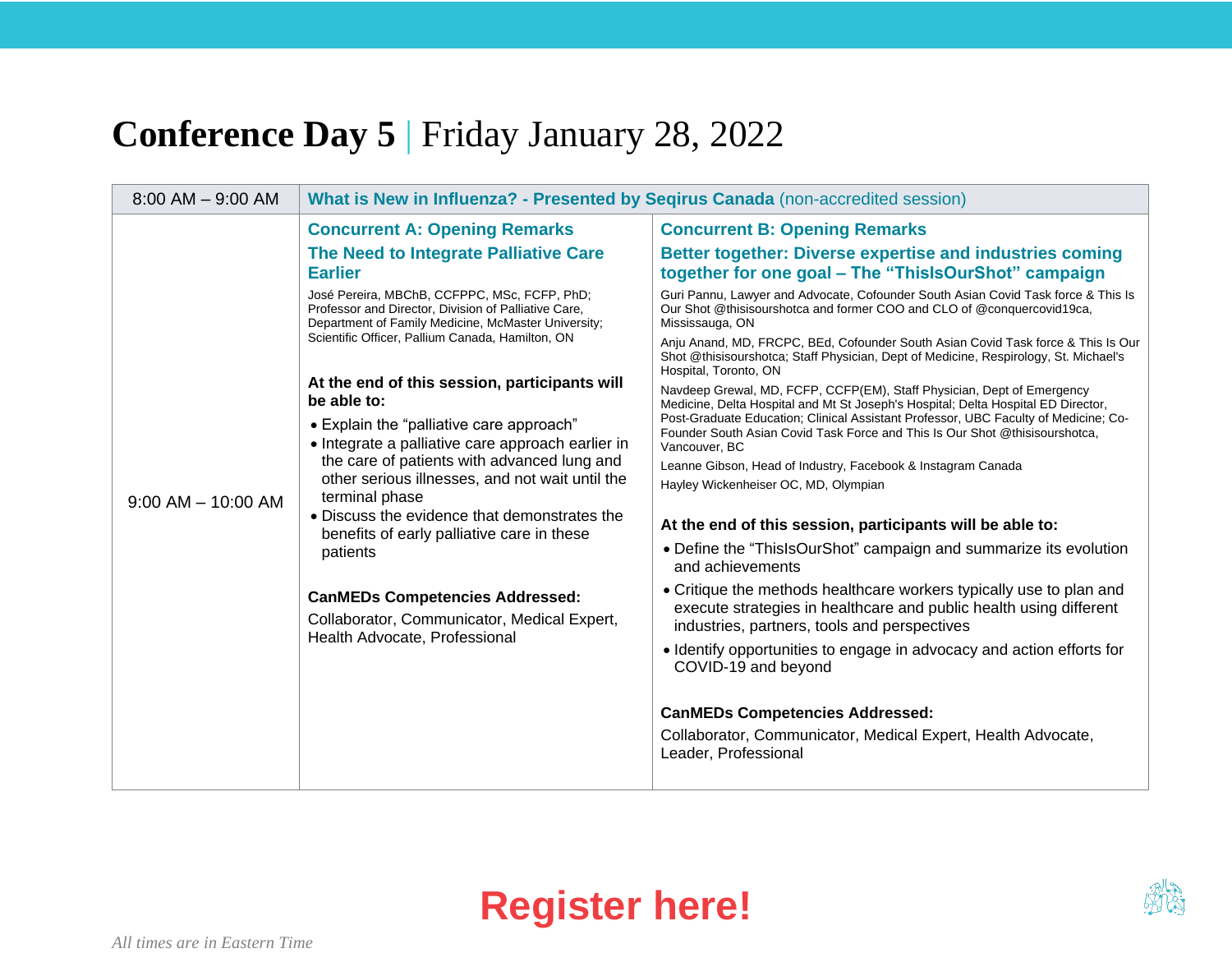|                         | <b>Concurrent A:</b><br><b>Resident Case</b><br><b>Presentations</b><br>6 residents representing<br>each centre in Ontario<br>(Toronto, Toronto-pediatric,<br>Kingston, Hamilton, London,<br>Ottawa)<br>At the end of this<br>session, participants<br>will be able to: | <b>Concurrent B: Research in Action:</b>                                                                                                                                                                                                                                                                                                                                                                                                                                                              |
|-------------------------|-------------------------------------------------------------------------------------------------------------------------------------------------------------------------------------------------------------------------------------------------------------------------|-------------------------------------------------------------------------------------------------------------------------------------------------------------------------------------------------------------------------------------------------------------------------------------------------------------------------------------------------------------------------------------------------------------------------------------------------------------------------------------------------------|
|                         |                                                                                                                                                                                                                                                                         | Part 1: COVID-19 in Long Term Care: Where Policy, Research and Practice Meet                                                                                                                                                                                                                                                                                                                                                                                                                          |
|                         |                                                                                                                                                                                                                                                                         | Dawn Bowdish, PDF, PhD, Canada Research Chair in Aging & Immunity; Executive Director of the Firestone Institute<br>of Respiratory Health; Professor, Department of Medicine, McMaster University, Hamilton, ON                                                                                                                                                                                                                                                                                       |
|                         |                                                                                                                                                                                                                                                                         | At the end of this session, participants will be able to:                                                                                                                                                                                                                                                                                                                                                                                                                                             |
|                         |                                                                                                                                                                                                                                                                         | • Evaluate the efficacy of COVID-19 vaccinations in preventing infections in long-term care                                                                                                                                                                                                                                                                                                                                                                                                           |
|                         |                                                                                                                                                                                                                                                                         | • Differentiate between immune responses to vaccination in residents of long-term care and<br>the general population                                                                                                                                                                                                                                                                                                                                                                                  |
|                         |                                                                                                                                                                                                                                                                         | • Identify ways in which studies of immune responses to vaccination can be used to inform<br>policy makers about the timing and need for additional/ booster doses                                                                                                                                                                                                                                                                                                                                    |
| $10:00$ AM $- 11:45$ AM | • Identify and evaluate<br>difficult clinical<br>diagnoses based on<br>presentations of<br>cases by Respiratory<br>Residents from the<br>major Ontario<br>academic centres                                                                                              | <b>CanMEDs Competencies Addressed:</b><br>Collaborator, Communicator, Medical Expert, Health Advocate, Professional<br>Part 2: COVID-19 Vaccine Dosing Intervals: Immunoresponse<br>Mylinh Duong, MSc, MBBS, FRACP, Associate Professor, Department of Medicine, Division of Respirology, McMaster<br>University; Head of Service, Respirology, Hamilton Health Sciences; Staff Respirologist, Juravinski Hospital; Research<br>member of FIRH and MIRA; Associate Investigator of PHRI, Kingston, ON |
|                         | <b>CanMEDS</b>                                                                                                                                                                                                                                                          |                                                                                                                                                                                                                                                                                                                                                                                                                                                                                                       |
|                         | competencies<br>addressed:<br>Medical Expert, Health<br>Advocate, Leader,<br>Professional, Scholar                                                                                                                                                                      | At the end of this session, participants will be able to:                                                                                                                                                                                                                                                                                                                                                                                                                                             |
|                         |                                                                                                                                                                                                                                                                         | • Explain why different dosing intervals were used for COVID-19 vaccines                                                                                                                                                                                                                                                                                                                                                                                                                              |
|                         |                                                                                                                                                                                                                                                                         | • Illustrate how dosing intervals alter antibody responses                                                                                                                                                                                                                                                                                                                                                                                                                                            |
|                         |                                                                                                                                                                                                                                                                         | • Determine how these results impact decisions on third doses                                                                                                                                                                                                                                                                                                                                                                                                                                         |
|                         |                                                                                                                                                                                                                                                                         |                                                                                                                                                                                                                                                                                                                                                                                                                                                                                                       |
|                         |                                                                                                                                                                                                                                                                         | <b>CanMEDs Competencies Addressed:</b>                                                                                                                                                                                                                                                                                                                                                                                                                                                                |
|                         |                                                                                                                                                                                                                                                                         | Collaborator, Communicator, Medical Expert, Health Advocate, Professional                                                                                                                                                                                                                                                                                                                                                                                                                             |
| 11:45 AM $-$ 12:00 PM   | <b>Break</b>                                                                                                                                                                                                                                                            |                                                                                                                                                                                                                                                                                                                                                                                                                                                                                                       |
|                         |                                                                                                                                                                                                                                                                         |                                                                                                                                                                                                                                                                                                                                                                                                                                                                                                       |



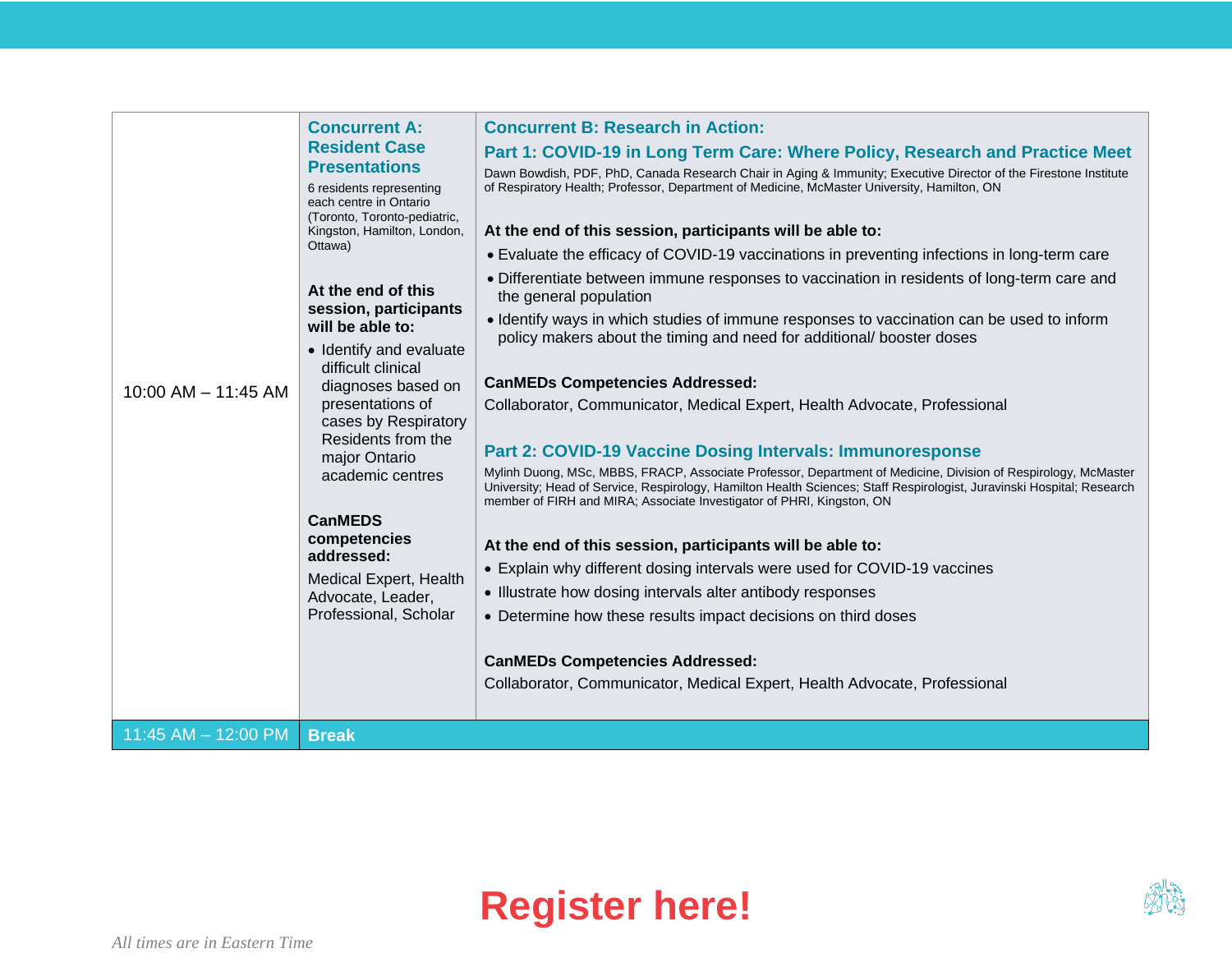|                      |                                                                                                                                      | <b>Year in Review Infectious Respiratory Disease</b>                                                                                                                                                                       |
|----------------------|--------------------------------------------------------------------------------------------------------------------------------------|----------------------------------------------------------------------------------------------------------------------------------------------------------------------------------------------------------------------------|
|                      |                                                                                                                                      | Margaret Herridge, MSc, MD, FRCPC, MPH; Professor and Senior Scientist, Department of Medicine, University of Toronto;<br>Staff Intensivist/ Respirologist, University Health Network, Toronto, ON                         |
|                      |                                                                                                                                      | At the end of this session, participants will be able to:                                                                                                                                                                  |
|                      |                                                                                                                                      | • Identify the key concepts and new developments in infectious lung disease research in 2021                                                                                                                               |
| 12:00 PM - 12:30 PM  | <b>Networking</b><br>Lunch:<br><b>Exhibit Hall,</b><br><b>Meet-Ups and</b><br><b>Round Tables</b>                                    | • Discuss the implication of this research on infectious lung disease treatments                                                                                                                                           |
|                      |                                                                                                                                      | • Implement applicable resources to further follow-up and clinical practice                                                                                                                                                |
|                      |                                                                                                                                      | <b>CanMEDs Competencies Addressed:</b>                                                                                                                                                                                     |
|                      |                                                                                                                                      | Collaborator, Medical Expert, Scholar                                                                                                                                                                                      |
|                      |                                                                                                                                      |                                                                                                                                                                                                                            |
|                      |                                                                                                                                      |                                                                                                                                                                                                                            |
| 12:30 PM $-$ 1:00 PM |                                                                                                                                      | <b>Year in Review Tuberculosis</b>                                                                                                                                                                                         |
|                      |                                                                                                                                      | Richard Long, BSc, MD, FRCPC, FCCP, FCAHS, Director, TB Program Evaluation and Research Unit and Professor,<br>Department of Medicine, and Adjunct Professor, School of Public Health, University of Alberta, Edmonton, AB |
|                      |                                                                                                                                      | At the end of this session, participants will be able to:                                                                                                                                                                  |
|                      |                                                                                                                                      | • Identify the key concepts and new developments in tuberculosis research and treatments in 2021<br>• Discuss the implication of this research on tuberculosis treatments                                                  |
|                      |                                                                                                                                      | • Implement applicable resources to further follow-up and clinical practice                                                                                                                                                |
|                      |                                                                                                                                      |                                                                                                                                                                                                                            |
|                      |                                                                                                                                      | <b>CanMEDs Competencies Addressed:</b>                                                                                                                                                                                     |
|                      |                                                                                                                                      | Collaborator, Medical Expert, Scholar                                                                                                                                                                                      |
| 1:00 PM $-$ 2:00 PM  |                                                                                                                                      | Insights on the status of race relations in Canada and its implications on the COVID-19 pandemic -                                                                                                                         |
|                      |                                                                                                                                      | Presented by Pfizer Canada with the Canadian Race Relations Foundation (non-accredited session)                                                                                                                            |
| $2:00$ PM $-3:00$ PM | A Culture of Cough: Highlighting Diagnosis and Management of Chronic Cough in Canada- Presented<br>by Merck (non-accredited session) |                                                                                                                                                                                                                            |
|                      |                                                                                                                                      |                                                                                                                                                                                                                            |

# **[Register here!](https://events.hubilo.com/better-breathing-conference-2022-1639009393/register)**

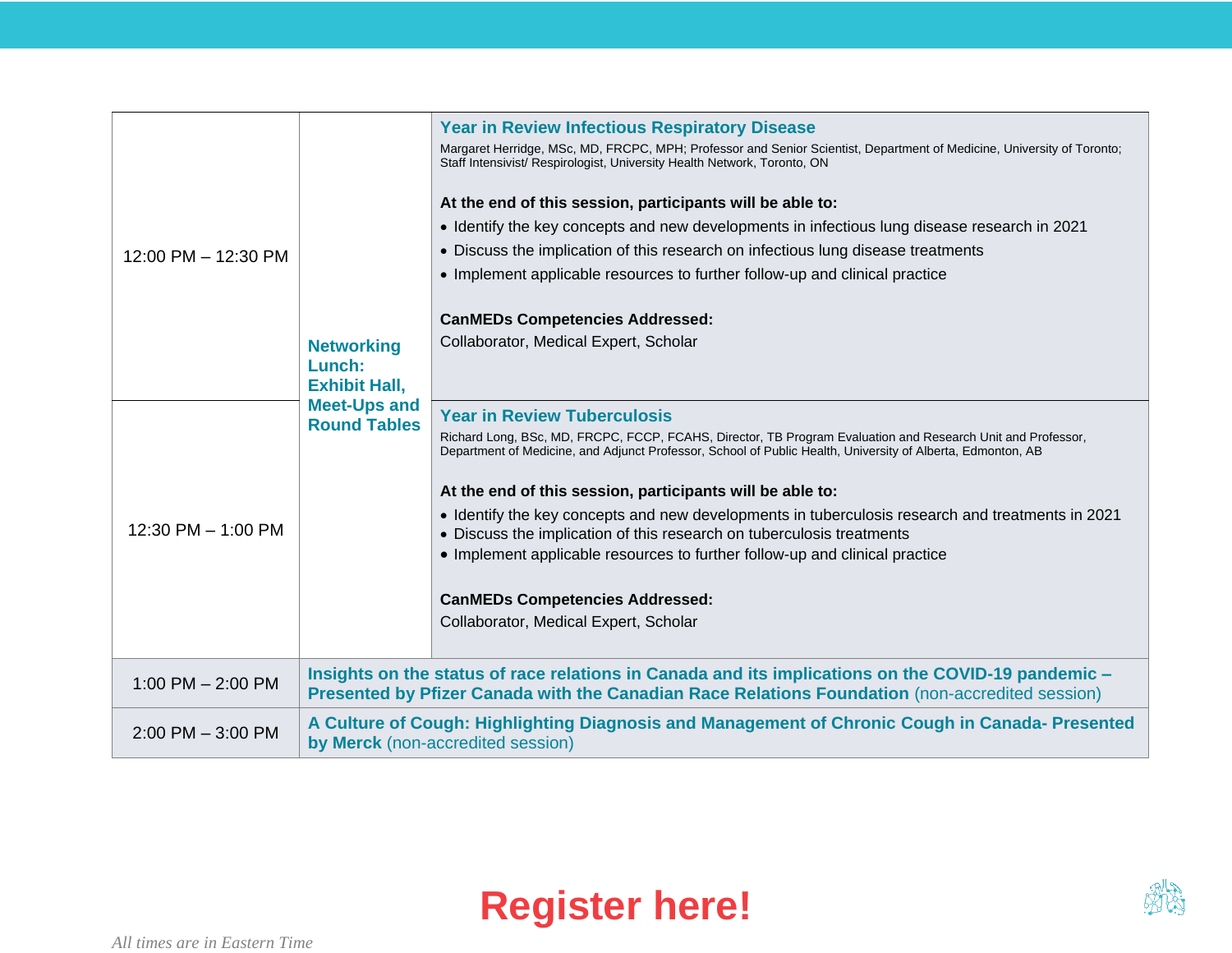| $3:00$ PM $-3:45$ PM  | Fireside Chat with Firestone Institute for Respiratory Health: Addressing questions from healthcare<br>professionals and the public with respect to all things COVID-19                                                      |
|-----------------------|------------------------------------------------------------------------------------------------------------------------------------------------------------------------------------------------------------------------------|
|                       | Moderated by Dawn Bowdish, PDF, PhD, Canada Research Chair in Aging & Immunity; Executive Director of the Firestone Institute of Respiratory<br>Health; Professor, Department of Medicine, McMaster University, Hamilton, ON |
|                       | At the end of this session, participants will be able to:                                                                                                                                                                    |
|                       | • Explore concepts of clinical epidemiology and media literacy with respect to COVID-19<br>• Address common questions and concerns related to new variants like Omicron                                                      |
|                       | • Identify misconceptions in relation to vaccine efficacy, side effects and interaction with other medications                                                                                                               |
|                       | <b>CanMEDs Competencies Addressed:</b>                                                                                                                                                                                       |
|                       | Communicator, Medical Expert, Health Advocate                                                                                                                                                                                |
| $3:45$ PM $-$ 4:00 PM | <b>Break</b>                                                                                                                                                                                                                 |
| $5:00$ PM $-5:15$ PM  | Supporting Vaccine Confidence with Solutions for Vaccine Pain and Needle Fears Across the<br><b>Lifespan</b><br>Kathryn Birnie, PhD, University of Calgary, Alberta Children's Hospital                                      |
|                       | At the end of this session, participants will be able to:                                                                                                                                                                    |
|                       | • Discuss the extent to which vaccine-related pain and needle fears contributes to vaccine hesitancy for children and<br>adults                                                                                              |
|                       | • List evidence-based pharmacological, psychological, physical, process, and procedural strategies for managing<br>vaccination pain and needle fears for children and adults                                                 |
|                       | · Identify evidence-based tools for managing vaccine-related pain and needle fears for children and parents, adults,<br>immunizers/healthcare professionals, and decision-makers                                             |
|                       | <b>CanMEDs Competencies Addressed:</b>                                                                                                                                                                                       |
|                       | Collaborator, Communicator, Medical Expert, Scholar                                                                                                                                                                          |
|                       |                                                                                                                                                                                                                              |
|                       | <b>Closing Remarks</b>                                                                                                                                                                                                       |